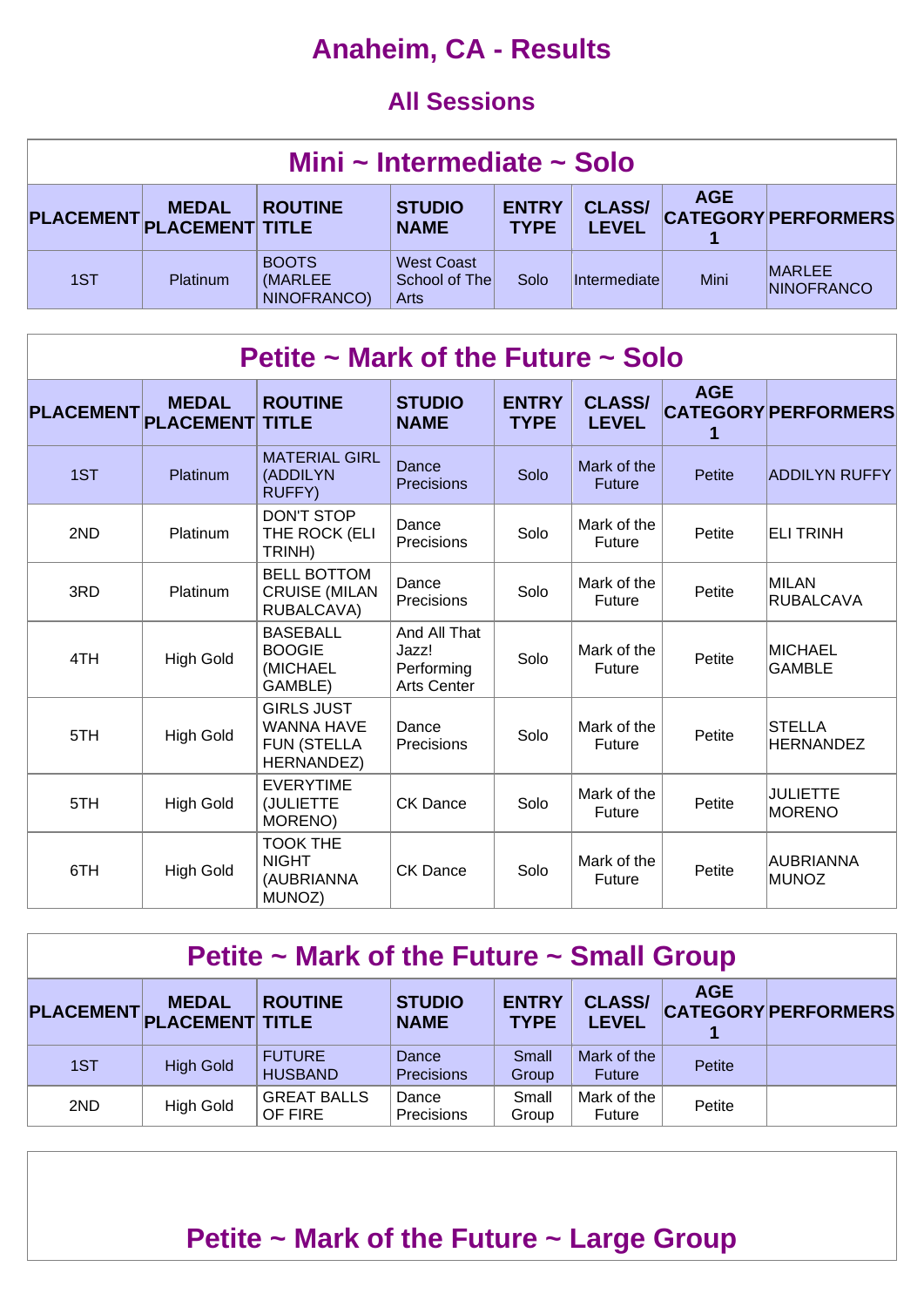| PLACEMENT PLACEMENT TITLE | <b>MEDAL</b>     | <b>ROUTINE</b>                | <b>STUDIO</b><br><b>NAME</b>                              | <b>ENTRY</b><br><b>TYPE</b> | <b>CLASS/</b><br><b>LEVEL</b> | <b>AGE</b> | <b>CATEGORY PERFORMERS</b> |
|---------------------------|------------------|-------------------------------|-----------------------------------------------------------|-----------------------------|-------------------------------|------------|----------------------------|
| 1ST                       | <b>High Gold</b> | <b>WE READY</b>               | Dance<br><b>Precisions</b>                                | Large<br>Group              | Mark of the<br>Future         | Petite     |                            |
| 2ND                       | <b>High Gold</b> | THE LITTLE<br><b>MERMAID</b>  | And All That<br>Jazz!<br>Performing<br><b>Arts Center</b> | Large<br>Group              | Mark of the<br>Future         | Petite     |                            |
| 3RD                       | <b>High Gold</b> | NICEST KIDS IN<br><b>TOWN</b> | Dance<br>Precisions                                       | Large<br>Group              | Mark of the<br>Future         | Petite     |                            |

|                  | Petite ~ Intermediate ~ Solo     |                                                   |                                            |                             |                               |            |                                   |  |  |  |  |  |
|------------------|----------------------------------|---------------------------------------------------|--------------------------------------------|-----------------------------|-------------------------------|------------|-----------------------------------|--|--|--|--|--|
| <b>PLACEMENT</b> | <b>MEDAL</b><br><b>PLACEMENT</b> | <b>ROUTINE</b><br><b>TITLE</b>                    | <b>STUDIO</b><br><b>NAME</b>               | <b>ENTRY</b><br><b>TYPE</b> | <b>CLASS/</b><br><b>LEVEL</b> | <b>AGE</b> | <b>CATEGORY PERFORMERS</b>        |  |  |  |  |  |
| 1ST              | <b>Xtreme</b><br>Platinum        | <b>SAX (JOLEE</b><br><b>OMANA</b> )               | Dance<br>Precisions                        | Solo                        | Intermediate                  | Petite     | <b>JOLEE OMANA</b>                |  |  |  |  |  |
| 2ND              | <b>Platinum</b>                  | <b>EMERGENCY</b><br>(HARPER CRUZ)                 | Dance<br>Precisions                        | Solo                        | Intermediate                  | Petite     | <b>HARPER CRUZ</b>                |  |  |  |  |  |
| 2ND              | Platinum                         | SHAKE THE<br><b>ROOM (JULIA</b><br><b>OMANA</b> ) | Dance<br>Precisions                        | Solo                        | Intermediate                  | Petite     | <b>JULIA OMANA</b>                |  |  |  |  |  |
| 3RD              | Platinum                         | <b>BACK TO THE</b><br>START (ARIA<br>REYES)       | Dance<br>Precisions                        | Solo                        | Intermediate                  | Petite     | <b>ARIA REYES</b>                 |  |  |  |  |  |
| 4TH              | Platinum                         | <b>WHEN I GROW</b><br><b>UP (SKYLAR</b><br>NIXON) | <b>West Coast</b><br>School of The<br>Arts | Solo                        | Intermediate                  | Petite     | <b>SKYLAR NIXON</b>               |  |  |  |  |  |
| 5TH              | <b>Platinum</b>                  | <b>GODDESS</b><br>(MACKENZIE<br>NGUYEN)           | Dance<br>Precisions                        | Solo                        | Intermediate                  | Petite     | <b>MACKENZIE</b><br><b>NGUYEN</b> |  |  |  |  |  |
| 6TH              | Platinum                         | <b>HALLELUJAH</b><br>(EMMA MATOS)                 | Dance<br>Precisions                        | Solo                        | Intermediate                  | Petite     | <b>EMMA MATOS</b>                 |  |  |  |  |  |
| 7TH              | <b>Platinum</b>                  | <b>STAYIN' ALIVE</b><br>(CAMILA SOLIS)            | Dance<br>Precisions                        | Solo                        | Intermediate                  | Petite     | <b>CAMILA SOLIS</b>               |  |  |  |  |  |
| 8TH              | Platinum                         | <b>MANICURE</b><br>(RAEGAN<br><b>WENDELL)</b>     | Dance<br>Precisions                        | Solo                        | Intermediate                  | Petite     | <b>RAEGAN</b><br>WENDELL          |  |  |  |  |  |

| Petite ~ Intermediate ~ Duet/Trio |                                        |                                     |                                     |                             |                               |            |                                                                          |  |  |  |
|-----------------------------------|----------------------------------------|-------------------------------------|-------------------------------------|-----------------------------|-------------------------------|------------|--------------------------------------------------------------------------|--|--|--|
| <b>PLACEMENT</b>                  | <b>MEDAL</b><br><b>PLACEMENT TITLE</b> | <b>ROUTINE</b>                      | <b>STUDIO</b><br><b>NAME</b>        | <b>ENTRY</b><br><b>TYPE</b> | <b>CLASS/</b><br><b>LEVEL</b> | <b>AGE</b> | <b>CATEGORY PERFORMERS</b>                                               |  |  |  |
| 1ST                               | <b>Platinum</b>                        | <b>LIKE YOU'RE</b><br><b>FIERCE</b> | Dance<br><b>Precisions</b>          | Duet/Trio                   | <i>Intermediate</i>           | Petite     | ARIA REYES,<br><b>EMMA MATOS</b>                                         |  |  |  |
| 2ND                               | <b>Platinum</b>                        | <b>BIPPITY</b><br>BOPITTY BOO       | Dance<br><b>Precisions</b>          | Duet/Trio                   | Intermediate                  | Petite     | <b>AVERY SISON,</b><br><b>CAMILA SOLIS</b>                               |  |  |  |
| 3RD                               | <b>Platinum</b>                        | <b>HEARTBEAT</b><br><b>DRUMBEAT</b> | West Coast<br>School of The<br>Arts | Duet/Trio                   | Intermediate                  | Petite     | ALEXANDRA<br>SANDOR, KAYLA<br>MURO, SKYLAR<br><b>NIXON</b>               |  |  |  |
| 4TH                               | High Gold                              | ROUTE 66                            | West Coast<br>School of The<br>Arts |                             | Duet/Trio Intermediate        | Petite     | ARIANA<br>MINADEO,<br><b>DAKOTAH</b><br>ROBINETT,<br><b>JULIETTE LEE</b> |  |  |  |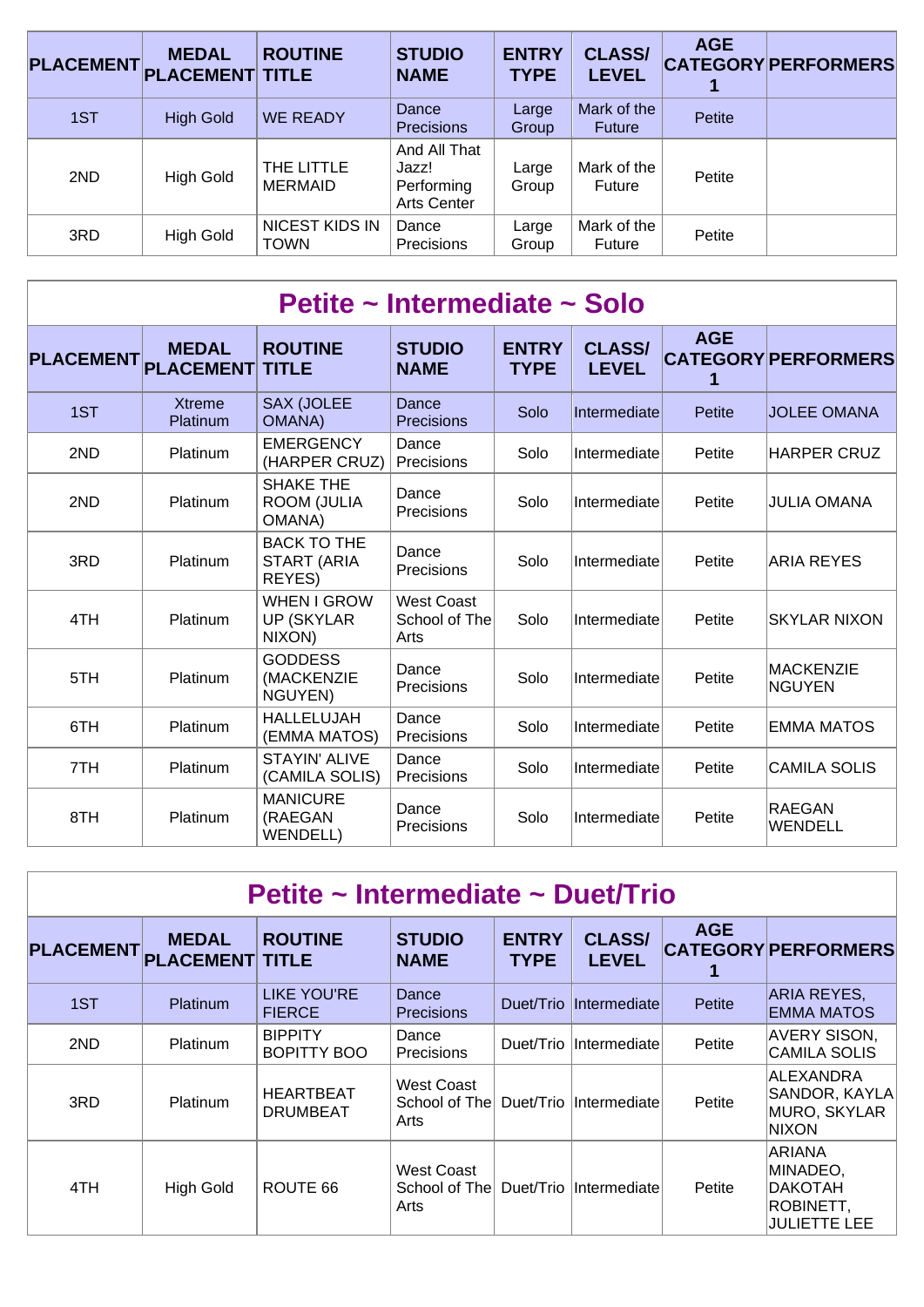| Petite ~ Intermediate ~ Small Group |                                  |                                  |                                     |                             |                               |            |                            |  |  |  |
|-------------------------------------|----------------------------------|----------------------------------|-------------------------------------|-----------------------------|-------------------------------|------------|----------------------------|--|--|--|
| <b>PLACEMENT</b>                    | <b>MEDAL</b><br><b>PLACEMENT</b> | <b>ROUTINE</b><br><b>TITLE</b>   | <b>STUDIO</b><br><b>NAME</b>        | <b>ENTRY</b><br><b>TYPE</b> | <b>CLASS/</b><br><b>LEVEL</b> | <b>AGE</b> | <b>CATEGORY PERFORMERS</b> |  |  |  |
| 1ST                                 | <b>Xtreme</b><br><b>Platinum</b> | <b>RESPECT</b>                   | Dance<br><b>Precisions</b>          | Small<br>Group              | Intermediate                  | Petite     |                            |  |  |  |
| 2ND                                 | <b>Platinum</b>                  | NO BAD NEWS                      | Dance<br><b>Precisions</b>          | Small<br>Group              | Intermediate                  | Petite     |                            |  |  |  |
| 3RD                                 | Platinum                         | <b>DANCING</b><br><b>QUEEN</b>   | Dance<br><b>Precisions</b>          | Small<br>Group              | Intermediate                  | Petite     |                            |  |  |  |
| 4TH                                 | <b>Platinum</b>                  | <b>HOUND DOG</b>                 | West Coast<br>School of The<br>Arts | Small<br>Group              | Intermediate                  | Petite     |                            |  |  |  |
| 5TH                                 | <b>Platinum</b>                  | <b>BEAUTIFUL</b><br><b>THING</b> | Dance<br><b>Precisions</b>          | Small<br>Group              | Intermediate                  | Petite     |                            |  |  |  |
| 6TH                                 | <b>Platinum</b>                  | <b>SCHOOL DAYS</b>               | West Coast<br>School of The<br>Arts | Small<br>Group              | Intermediate                  | Petite     |                            |  |  |  |

| Petite ~ Intermediate ~ Large Group |                                        |                                        |                                     |                             |                               |            |                            |  |  |  |
|-------------------------------------|----------------------------------------|----------------------------------------|-------------------------------------|-----------------------------|-------------------------------|------------|----------------------------|--|--|--|
| <b>PLACEMENT</b>                    | <b>MEDAL</b><br><b>PLACEMENT TITLE</b> | <b>ROUTINE</b>                         | <b>STUDIO</b><br><b>NAME</b>        | <b>ENTRY</b><br><b>TYPE</b> | <b>CLASS/</b><br><b>LEVEL</b> | <b>AGE</b> | <b>CATEGORY PERFORMERS</b> |  |  |  |
| 1ST                                 | <b>Xtreme</b><br><b>Platinum</b>       | MR. PIANO MAN                          | Dance<br><b>Precisions</b>          | Large<br>Group              | Intermediate                  | Petite     |                            |  |  |  |
| 2ND                                 | <b>Platinum</b>                        | <b>GROWN</b>                           | West Coast<br>School of The<br>Arts | Large<br>Group              | Intermediate                  | Petite     |                            |  |  |  |
| 3RD                                 | <b>Platinum</b>                        | I WILL SURVIVE                         | Dance<br><b>Precisions</b>          | Large<br>Group              | Intermediate                  | Petite     |                            |  |  |  |
| 4TH                                 | Platinum                               | SOME DAYS<br>YOU GOTTA<br><b>DANCE</b> | West Coast<br>School of The<br>Arts | Large<br>Group              | Intermediate                  | Petite     |                            |  |  |  |
| 5TH                                 | <b>Platinum</b>                        | I'M A MONSTER                          | Dance<br>Precisions                 | Large<br>Group              | Intermediate                  | Petite     |                            |  |  |  |

| Petite $\sim$ Intermediate $\sim$ Production |                                           |                             |                              |                             |                                |            |                            |  |  |  |
|----------------------------------------------|-------------------------------------------|-----------------------------|------------------------------|-----------------------------|--------------------------------|------------|----------------------------|--|--|--|
|                                              | <b>MEDAL</b><br>PLACEMENT PLACEMENT TITLE | <b>ROUTINE</b>              | <b>STUDIO</b><br><b>NAME</b> | <b>ENTRY</b><br><b>TYPE</b> | <b>CLASS/</b><br><b>LEVEL</b>  | <b>AGE</b> | <b>CATEGORY PERFORMERS</b> |  |  |  |
| 1ST                                          | Xtreme<br><b>Platinum</b>                 | FIRE IN THE<br><b>HOUSE</b> | Dance<br>Precisions          |                             | <b>Production Intermediate</b> | Petite     |                            |  |  |  |

| Petite ~ Advanced ~ Solo |                                        |                                                 |                                     |                             |                               |            |                            |  |  |  |
|--------------------------|----------------------------------------|-------------------------------------------------|-------------------------------------|-----------------------------|-------------------------------|------------|----------------------------|--|--|--|
| <b>PLACEMENT</b>         | <b>MEDAL</b><br><b>PLACEMENT TITLE</b> | <b>ROUTINE</b>                                  | <b>STUDIO</b><br><b>NAME</b>        | <b>ENTRY</b><br><b>TYPE</b> | <b>CLASS/</b><br><b>LEVEL</b> | <b>AGE</b> | <b>CATEGORY PERFORMERS</b> |  |  |  |
| 1ST                      | <b>Xtreme</b><br><b>Platinum</b>       | <b>WAKE ME UP</b><br><b>(KENNEDY)</b><br>TRUAX) | Dance<br>Precisions                 | Solo                        | Advanced                      | Petite     | KENNEDY<br><b>TRUAX</b>    |  |  |  |
| 2ND                      | Platinum                               | <b>HERE WITH US</b><br>(OLIVE LEE)              | West Coast<br>School of The<br>Arts | Solo                        | Advanced                      | Petite     | <b>OLIVE LEE</b>           |  |  |  |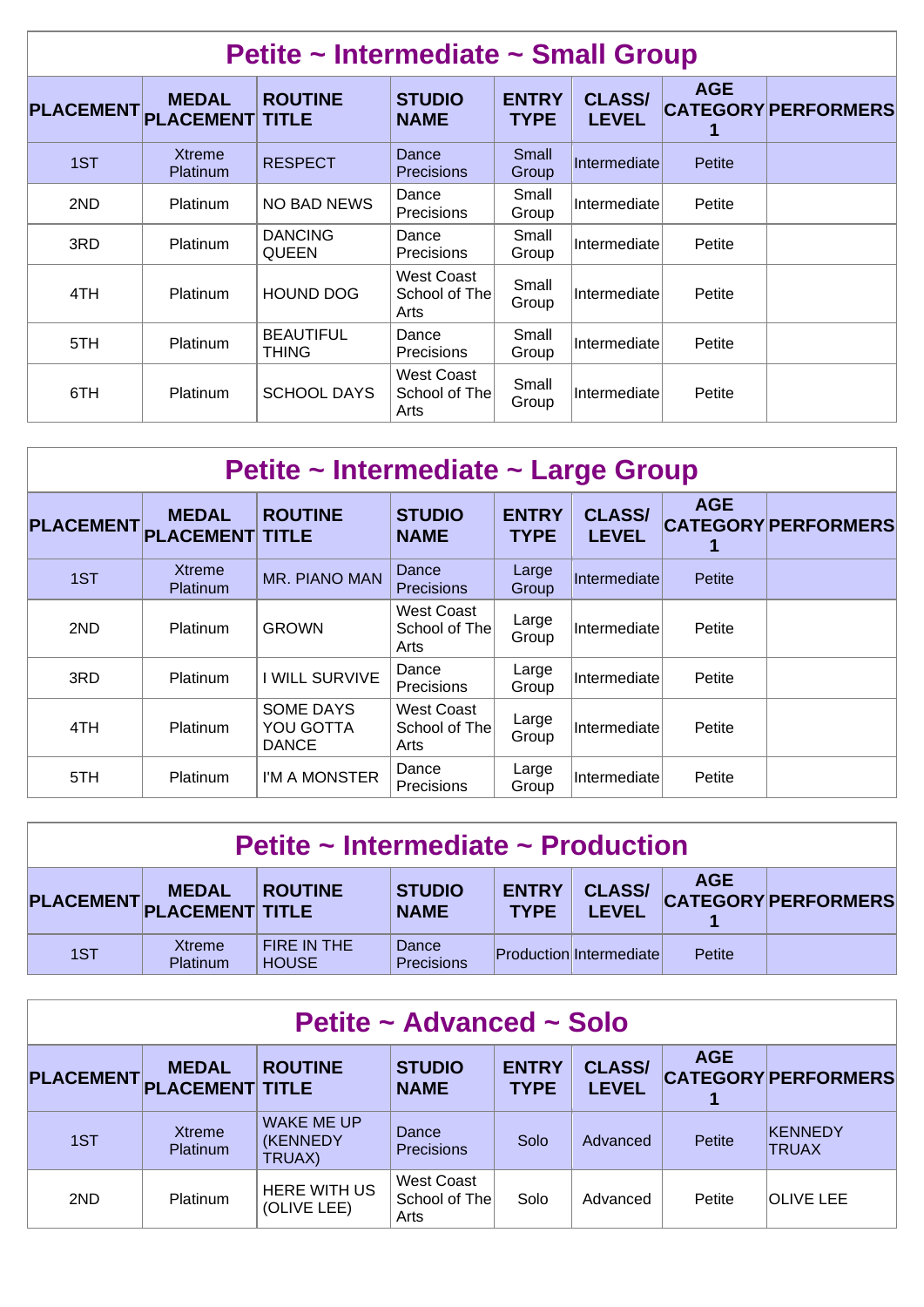| 3RD | <b>Platinum</b> | <b>OCEANS</b><br>(SCARLETT<br>SHEPPARD)               | West Coast<br>School of The<br>Arts        | Solo | Advanced | Petite | <b>SCARLETT</b><br><b>SHEPPARD</b> |
|-----|-----------------|-------------------------------------------------------|--------------------------------------------|------|----------|--------|------------------------------------|
| 3RD | <b>Platinum</b> | HIT THE ROAD<br><b>JACK (SAURA</b><br>CHARLU)         | <b>West Coast</b><br>School of The<br>Arts | Solo | Advanced | Petite | <b>SAURA CHARLU</b>                |
| 4TH | Platinum        | <b>DIFFERENT</b><br><b>BEAT (PAISLEY</b><br>BARRAGAN) | West Coast<br>School of The<br>Arts        | Solo | Advanced | Petite | PAISLEY<br>BARRAGAN                |
| 5TH | Platinum        | <b>FIGHTER</b><br>(GIOVANA<br>MEDURE)                 | West Coast<br>School of The<br>Arts        | Solo | Advanced | Petite | <b>GIOVANA</b><br>MEDURE           |

| Petite ~ Advanced ~ Duet/Trio |                                           |                                    |                              |                             |                               |            |                                               |  |  |
|-------------------------------|-------------------------------------------|------------------------------------|------------------------------|-----------------------------|-------------------------------|------------|-----------------------------------------------|--|--|
|                               | <b>MEDAL</b><br>PLACEMENT PLACEMENT TITLE | <b>ROUTINE</b>                     | <b>STUDIO</b><br><b>NAME</b> | <b>ENTRY</b><br><b>TYPE</b> | <b>CLASS/</b><br><b>LEVEL</b> | <b>AGE</b> | <b>CATEGORY PERFORMERS</b>                    |  |  |
| 1ST                           | <b>Platinum</b>                           | <b>MAKE IT LOOK</b><br><b>EASY</b> | Dance<br>Precisions          | Duet/Trio                   | Advanced                      | Petite     | KENNEDY<br>TRUAX,<br>RAEGAN<br><b>WENDELL</b> |  |  |

| <b>Petite ~ Advanced ~ Small Group</b> |                                        |                |                                            |                             |                               |            |                            |  |  |  |
|----------------------------------------|----------------------------------------|----------------|--------------------------------------------|-----------------------------|-------------------------------|------------|----------------------------|--|--|--|
| <b>PLACEMENT</b>                       | <b>MEDAL</b><br><b>PLACEMENT TITLE</b> | <b>ROUTINE</b> | <b>STUDIO</b><br><b>NAME</b>               | <b>ENTRY</b><br><b>TYPE</b> | <b>CLASS/</b><br><b>LEVEL</b> | <b>AGE</b> | <b>CATEGORY PERFORMERS</b> |  |  |  |
| 1ST                                    | <b>Xtreme</b><br><b>Platinum</b>       | <b>SALUTE</b>  | <b>West Coast</b><br>School of The<br>Arts | Small<br>Group              | Advanced                      | Petite     |                            |  |  |  |
| 2ND                                    | Xtreme<br><b>Platinum</b>              | I STAND        | <b>West Coast</b><br>School of The<br>Arts | Small<br>Group              | Advanced                      | Petite     |                            |  |  |  |

| Petite ~ Advanced ~ Large Group |                                        |                                       |                                            |                             |                               |            |                            |  |  |  |  |
|---------------------------------|----------------------------------------|---------------------------------------|--------------------------------------------|-----------------------------|-------------------------------|------------|----------------------------|--|--|--|--|
| <b>PLACEMENT</b>                | <b>MEDAL</b><br><b>PLACEMENT TITLE</b> | <b>ROUTINE</b>                        | <b>STUDIO</b><br><b>NAME</b>               | <b>ENTRY</b><br><b>TYPE</b> | <b>CLASS/</b><br><b>LEVEL</b> | <b>AGE</b> | <b>CATEGORY PERFORMERS</b> |  |  |  |  |
| 1ST                             | <b>Xtreme</b><br>Platinum              | <b>LAND OF 1000</b><br><b>DANCERS</b> | <b>West Coast</b><br>School of The<br>Arts | Large<br>Group              | Advanced                      | Petite     |                            |  |  |  |  |
| 2ND                             | <b>Platinum</b>                        | <b>ELECTRICITY</b>                    | West Coast<br>School of The<br>Arts        | Large<br>Group              | Advanced                      | Petite     |                            |  |  |  |  |

| Junior $\sim$ Mark of the Future $\sim$ Solo |                                           |                                               |                              |                             |                               |            |                            |  |  |  |
|----------------------------------------------|-------------------------------------------|-----------------------------------------------|------------------------------|-----------------------------|-------------------------------|------------|----------------------------|--|--|--|
|                                              | <b>MEDAL</b><br>PLACEMENT PLACEMENT TITLE | <b>ROUTINE</b>                                | <b>STUDIO</b><br><b>NAME</b> | <b>ENTRY</b><br><b>TYPE</b> | <b>CLASS/</b><br><b>LEVEL</b> | <b>AGE</b> | <b>CATEGORY PERFORMERS</b> |  |  |  |
| 1ST                                          | Platinum                                  | <b>KITE SONG</b><br><b>(ISABELLE</b><br>KWEI) | Dancecapade                  | Solo                        | Mark of the<br><b>Future</b>  | Junior     | <b>IISABELLE KWEI</b>      |  |  |  |
| 2ND                                          | Platinum                                  | OF THE NIGHT<br>(ABBY CHEN)                   | Dancecapade                  | Solo                        | Mark of the<br>Future         | Junior     | <b>ABBY CHEN</b>           |  |  |  |
| 3RD                                          | Platinum                                  | <b>TOO MANY FISH</b><br>(HANNAH AU)           | Dancecapade                  | Solo                        | Mark of the<br>Future         | Junior     | <b>HANNAH AU</b>           |  |  |  |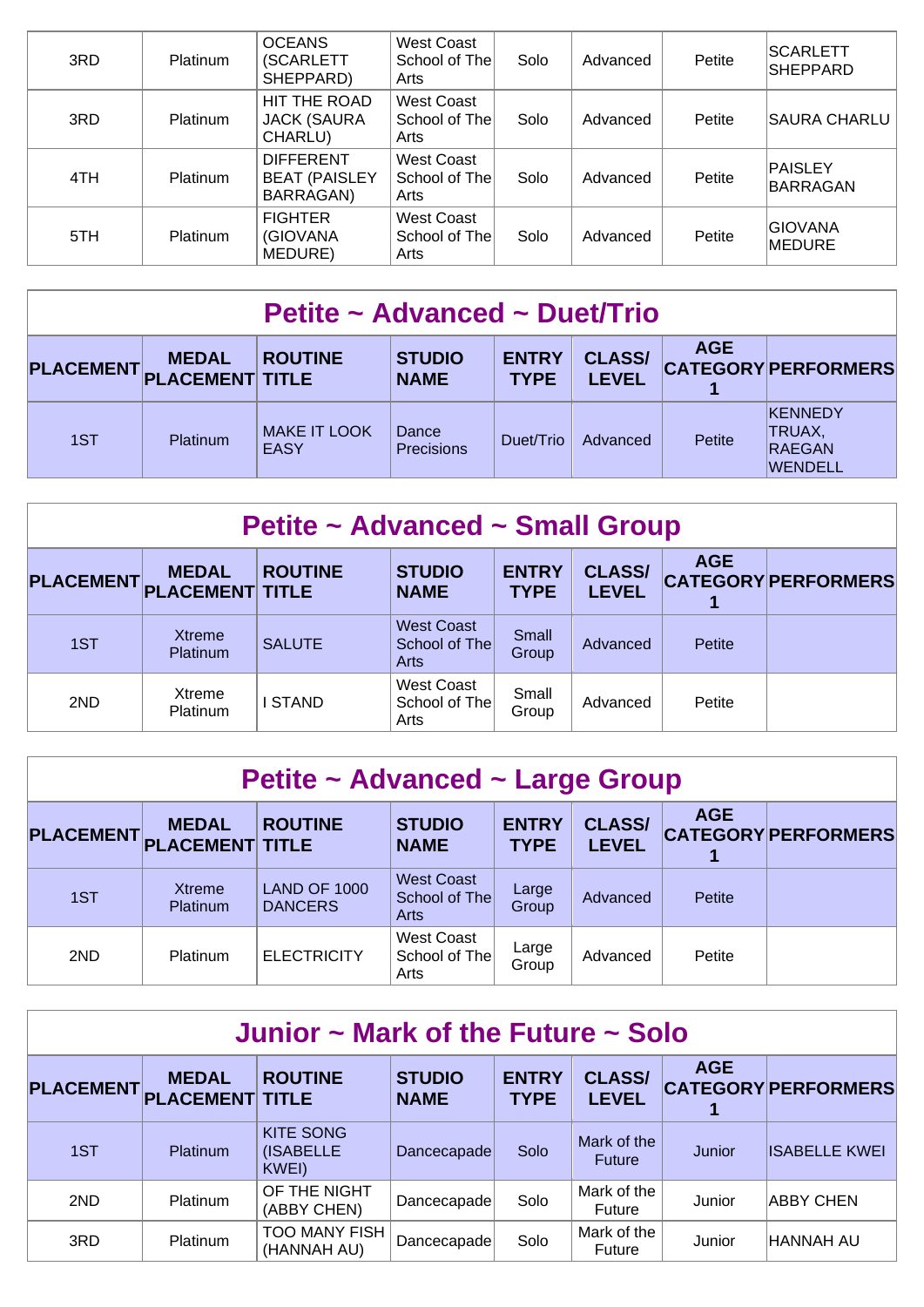| 4TH | <b>Platinum</b>  | YOU AND ME<br><b>AGAINST THE</b><br><b>WORLD</b><br>(ADELYN<br><b>KWONG)</b> | Dancecapade                                               | Solo | Mark of the<br>Future | Junior | ADELYN<br><b>KWONG</b>   |
|-----|------------------|------------------------------------------------------------------------------|-----------------------------------------------------------|------|-----------------------|--------|--------------------------|
| 5TH | Platinum         | <b>SHOW OFF</b><br>(SOPHIA REED)                                             | And All That<br>Jazz!<br>Performing<br><b>Arts Center</b> | Solo | Mark of the<br>Future | Junior | <b>SOPHIA REED</b>       |
| 6TH | <b>High Gold</b> | <b>TURNING PAGE</b><br>(JAYLIN<br>OROZCO)                                    | <b>CK Dance</b>                                           | Solo | Mark of the<br>Future | Junior | <b>JAYLIN OROZCO</b>     |
| 7TH | <b>High Gold</b> | <b>COME</b><br><b>TOGETHER</b><br>(ISABELLA<br>MERAZ)                        | <b>CK Dance</b>                                           | Solo | Mark of the<br>Future | Junior | <b>ISABELLA</b><br>MERAZ |

| Junior $\sim$ Mark of the Future $\sim$ Duet/Trio |                                        |                                      |                                                           |                             |                               |            |                                                                    |  |  |  |
|---------------------------------------------------|----------------------------------------|--------------------------------------|-----------------------------------------------------------|-----------------------------|-------------------------------|------------|--------------------------------------------------------------------|--|--|--|
| <b>PLACEMENT</b>                                  | <b>MEDAL</b><br><b>PLACEMENT TITLE</b> | <b>ROUTINE</b>                       | <b>STUDIO</b><br><b>NAME</b>                              | <b>ENTRY</b><br><b>TYPE</b> | <b>CLASS/</b><br><b>LEVEL</b> | <b>AGE</b> | <b>CATEGORY PERFORMERS</b>                                         |  |  |  |
| 1ST                                               | <b>High Gold</b>                       | <b>I LOVE LUCY</b>                   | And All That<br>Jazz!<br>Performing<br><b>Arts Center</b> | Duet/Trio                   | Mark of the<br><b>Future</b>  | Junior     | MALLORY BARR,<br><b>MICHAEL</b><br><b>GAMBLE</b>                   |  |  |  |
| 2ND                                               | <b>High Gold</b>                       | <b>DANCING WITH</b><br><b>MYSELF</b> | And All That<br>Jazz!<br>Performing<br><b>Arts Center</b> | Duet/Trio                   | Mark of the<br>Future         | Junior     | ARIA SEWELL,<br><b>MALLORY BARR</b>                                |  |  |  |
| 3RD                                               | <b>High Gold</b>                       | THE SANDLOT                          | And All That<br>Jazz!<br>Performing<br><b>Arts Center</b> | Duet/Trio                   | Mark of the<br><b>Future</b>  | Junior     | <b>HENRY</b><br>ANDRIKOWICH,<br>LUCAS CORWIN,<br>MICHAEL<br>GAMBLE |  |  |  |

## **Junior ~ Mark of the Future ~ Small Group**

| <b>PLACEMENT</b> | <b>MEDAL</b><br><b>PLACEMENT TITLE</b> | <b>ROUTINE</b>                  | <b>STUDIO</b><br><b>NAME</b>                              | <b>ENTRY</b><br><b>TYPE</b> | <b>CLASS/</b><br><b>LEVEL</b> | <b>AGE</b> | <b>CATEGORY PERFORMERS</b> |
|------------------|----------------------------------------|---------------------------------|-----------------------------------------------------------|-----------------------------|-------------------------------|------------|----------------------------|
| 1ST              | Platinum                               | <b>JAILHOUSE</b><br><b>ROCK</b> | Dancecapade                                               | Small<br>Group              | Mark of the<br><b>Future</b>  | Junior     |                            |
| 2ND              | <b>High Gold</b>                       | THE YELLOW<br><b>BRICK ROAD</b> | And All That<br>Jazz!<br>Performing<br><b>Arts Center</b> | Small<br>Group              | Mark of the<br><b>Future</b>  | Junior     |                            |

| Junior $\sim$ Mark of the Future $\sim$ Large Group                                                                                                                                                     |                  |                  |                     |                |                              |        |  |  |  |  |
|---------------------------------------------------------------------------------------------------------------------------------------------------------------------------------------------------------|------------------|------------------|---------------------|----------------|------------------------------|--------|--|--|--|--|
| <b>AGE</b><br><b>ENTRY</b><br><b>CLASS/</b><br><b>STUDIO</b><br><b>ROUTINE</b><br><b>MEDAL</b><br><b>CATEGORY PERFORMERS</b><br>PLACEMENT PLACEMENT TITLE<br><b>LEVEL</b><br><b>TYPE</b><br><b>NAME</b> |                  |                  |                     |                |                              |        |  |  |  |  |
| 1ST                                                                                                                                                                                                     | <b>High Gold</b> | <b>DP SWEETS</b> | Dance<br>Precisions | Large<br>Group | Mark of the<br><b>Future</b> | Junior |  |  |  |  |

## **Junior ~ Intermediate ~ Solo**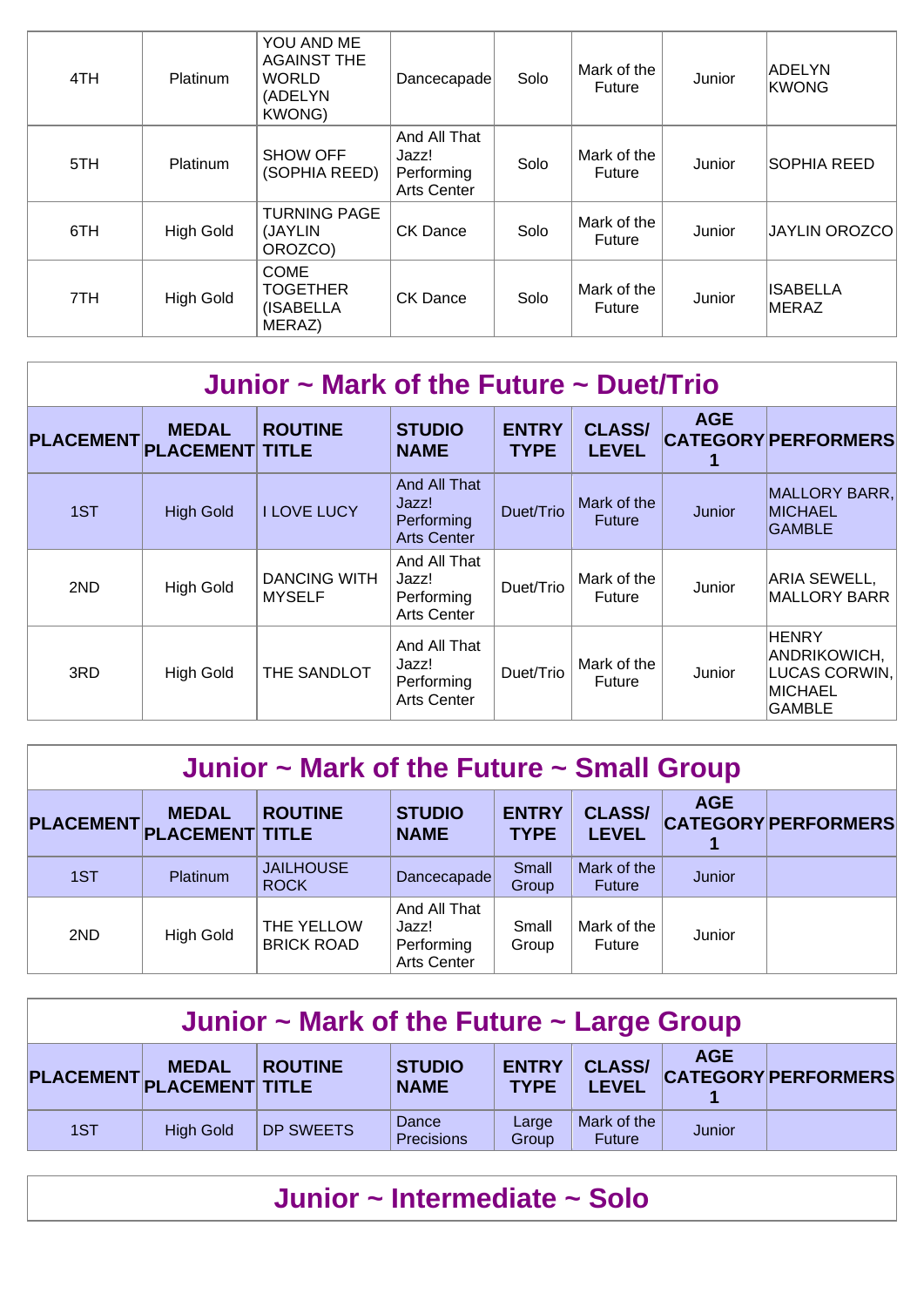| <b>PLACEMENT</b> | <b>MEDAL</b><br><b>PLACEMENT</b> | <b>ROUTINE</b><br><b>TITLE</b>                                           | <b>STUDIO</b><br><b>NAME</b>               | <b>ENTRY</b><br><b>TYPE</b> | <b>CLASS/</b><br><b>LEVEL</b> | <b>AGE</b><br>1 | <b>CATEGORY PERFORMERS</b>       |
|------------------|----------------------------------|--------------------------------------------------------------------------|--------------------------------------------|-----------------------------|-------------------------------|-----------------|----------------------------------|
| 1ST              | <b>Xtreme</b><br>Platinum        | <b>SHE WORKS</b><br><b>HARD FOR THE</b><br><b>MONEY (LIANA</b><br>SISON) | Dance<br>Precisions                        | Solo                        | Intermediate                  | Junior          | <b>LIANA SISON</b>               |
| 2ND              | <b>Xtreme</b><br>Platinum        | TURN UP THE<br><b>HEAT (MADISON</b><br>NGUYEN)                           | Dance<br>Precisions                        | Solo                        | Intermediate                  | Junior          | <b>MADISON</b><br><b>NGUYEN</b>  |
| 3RD              | Platinum                         | <b>BAYOU BOOGIE</b><br>(ADELE<br>GONZALEZ)                               | Dance<br>Precisions                        | Solo                        | Intermediate                  | Junior          | <b>ADELE</b><br><b>GONZALEZ</b>  |
| 4TH              | Platinum                         | <b>LEGS (RAELYN</b><br>ABSMEIER)                                         | Dance<br>Precisions                        | Solo                        | Intermediate                  | Junior          | <b>RAELYN</b><br><b>ABSMEIER</b> |
| 4TH              | Platinum                         | <b>EVERY HEART</b><br>(MIA WAITE)                                        | <b>West Coast</b><br>School of The<br>Arts | Solo                        | Intermediate                  | Junior          | <b>MIA WAITE</b>                 |
| 5TH              | Platinum                         | <b>WINGS (JAYNA</b><br><b>OMANA</b> )                                    | Dance<br>Precisions                        | Solo                        | Intermediate                  | Junior          | <b>JAYNA OMANA</b>               |
| 6TH              | Platinum                         | <b>WERK IT (MIA</b><br>CHAMPION)                                         | Dance<br>Precisions                        | Solo                        | Intermediate                  | Junior          | <b>MIA CHAMPION</b>              |
| 7TH              | Platinum                         | I'LL BE THERE<br>(COLLIN<br>CRABTREE)                                    | Dance<br>Precisions                        | Solo                        | Intermediate                  | Junior          | <b>COLLIN</b><br><b>CRABTREE</b> |
| 8TH              | Platinum                         | <b>HOW YOU LIKE</b><br><b>THAT (KENNEDY</b><br>BITTEL)                   | Dance<br>Precisions                        | Solo                        | Intermediate                  | Junior          | <b>KENNEDY</b><br><b>BITTEL</b>  |
| 8TH              | Platinum                         | <b>QUEEN BEE</b><br>(LILY<br>MEGHDADI)                                   | <b>West Coast</b><br>School of The<br>Arts | Solo                        | Intermediate                  | Junior          | <b>LILY MEGHDADI</b>             |
| 9TH              | Platinum                         | <b>MOTOWNPHILLY</b><br>(JACOB LADIA)                                     | Dance<br>Precisions                        | Solo                        | Intermediate                  | Junior          | <b>JACOB LADIA</b>               |
| 10TH             | Platinum                         | <b>NO ROOTS</b><br>(NINA LYU)                                            | Dancecapade                                | Solo                        | Intermediate                  | Junior          | <b>NINA LYU</b>                  |
| 10TH             | Platinum                         | FLY ON THE<br><b>WALL (AVA</b><br>POZZUOLI)                              | <b>West Coast</b><br>School of The<br>Arts | Solo                        | Intermediate                  | Junior          | <b>AVA POZZUOLI</b>              |

| Junior ~ Intermediate ~ Duet/Trio |                                           |                                  |                              |                             |                               |            |                                                  |  |  |  |  |
|-----------------------------------|-------------------------------------------|----------------------------------|------------------------------|-----------------------------|-------------------------------|------------|--------------------------------------------------|--|--|--|--|
|                                   | <b>MEDAL</b><br>PLACEMENT PLACEMENT TITLE | <b>ROUTINE</b>                   | <b>STUDIO</b><br><b>NAME</b> | <b>ENTRY</b><br><b>TYPE</b> | <b>CLASS/</b><br><b>LEVEL</b> | <b>AGE</b> | <b>CATEGORY PERFORMERS</b>                       |  |  |  |  |
| 1ST                               | <b>Platinum</b>                           | <b>ANOTHER CHA</b><br><b>CHA</b> | Dance<br><b>Precisions</b>   |                             | Duet/Trio Intermediate        | Junior     | <b>COLLIN</b><br>CRABTREE,<br><b>HARPER CRUZ</b> |  |  |  |  |
| 2ND                               | <b>Platinum</b>                           | WIND IT UP                       | Dancecapade                  |                             | Duet/Trio   Intermediate      | Junior     | ADDYSON WU,<br><b>ISABELLE KWEI,</b><br>NINA LYU |  |  |  |  |

| Junior ~ Intermediate ~ Small Group                                                                                                                                                                     |          |                               |                     |                |              |        |  |  |  |
|---------------------------------------------------------------------------------------------------------------------------------------------------------------------------------------------------------|----------|-------------------------------|---------------------|----------------|--------------|--------|--|--|--|
| <b>AGE</b><br><b>CLASS/</b><br><b>ENTRY</b><br><b>STUDIO</b><br><b>MEDAL</b><br><b>ROUTINE</b><br><b>CATEGORY PERFORMERS</b><br>PLACEMENT PLACEMENT TITLE<br><b>LEVEL</b><br><b>TYPE</b><br><b>NAME</b> |          |                               |                     |                |              |        |  |  |  |
| 1ST                                                                                                                                                                                                     | Platinum | LOVE ME OR<br><b>LEAVE ME</b> | Dance<br>Precisions | Small<br>Group | Intermediate | Junior |  |  |  |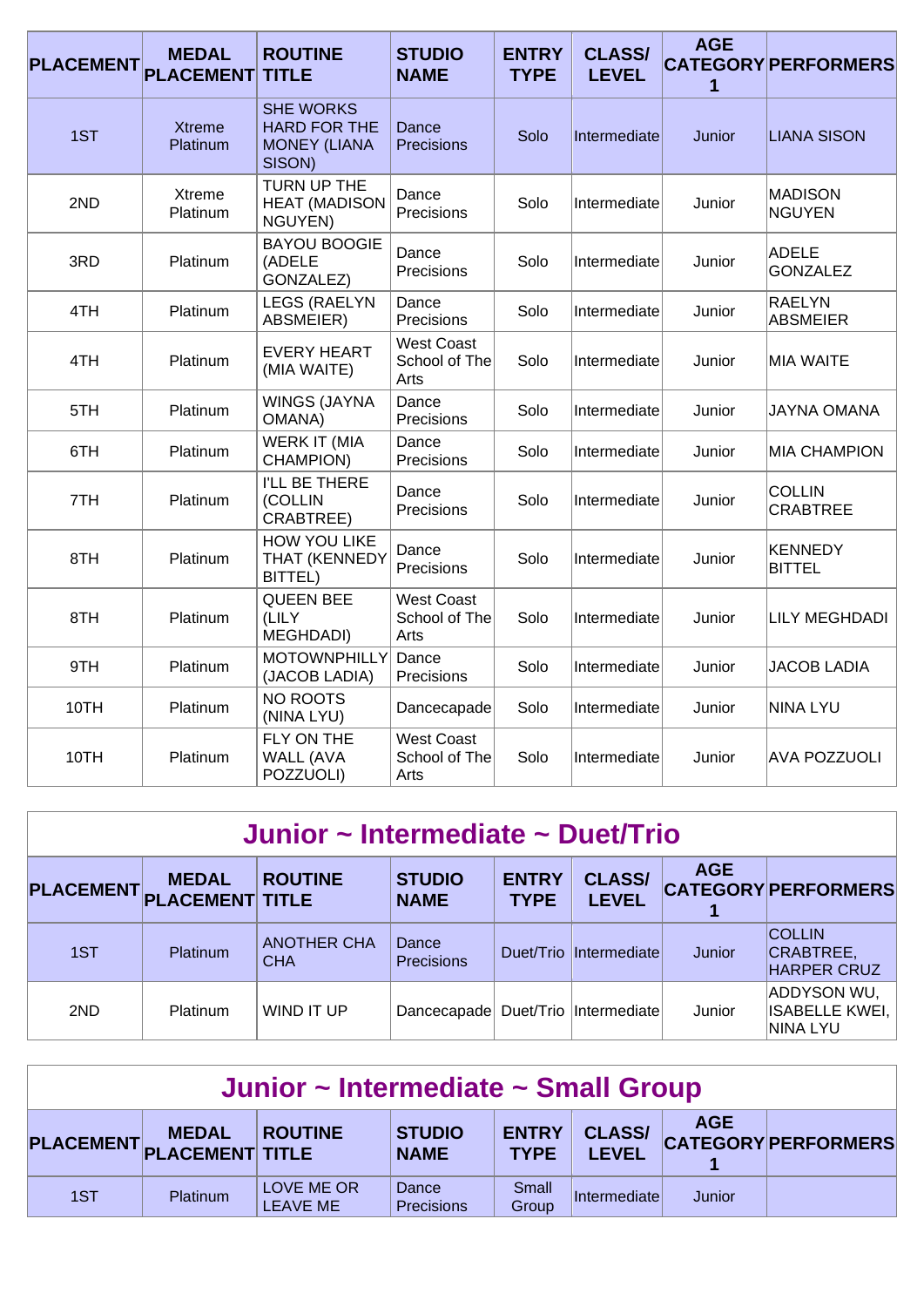| Junior ~ Intermediate ~ Large Group |                                  |                                |                                            |                             |                               |            |                            |  |  |  |  |
|-------------------------------------|----------------------------------|--------------------------------|--------------------------------------------|-----------------------------|-------------------------------|------------|----------------------------|--|--|--|--|
| <b>PLACEMENT</b>                    | <b>MEDAL</b><br><b>PLACEMENT</b> | <b>ROUTINE</b><br><b>TITLE</b> | <b>STUDIO</b><br><b>NAME</b>               | <b>ENTRY</b><br><b>TYPE</b> | <b>CLASS/</b><br><b>LEVEL</b> | <b>AGE</b> | <b>CATEGORY PERFORMERS</b> |  |  |  |  |
| 1ST                                 | Platinum                         | <b>LIKE THAT</b>               | Dance<br><b>Precisions</b>                 | Large<br>Group              | Intermediate                  | Junior     |                            |  |  |  |  |
| 2ND                                 | Platinum                         | <b>THROWBACK</b>               | Dance<br>Precisions                        | Large<br>Group              | Intermediate                  | Junior     |                            |  |  |  |  |
| 3RD                                 | Platinum                         | <b>ASHES</b>                   | West Coast<br>School of The<br>Arts        | Large<br>Group              | Intermediate                  | Junior     |                            |  |  |  |  |
| 4TH                                 | Platinum                         | <b>LADIES' CHOICE</b>          | <b>West Coast</b><br>School of The<br>Arts | Large<br>Group              | <b>Intermediate</b>           | Junior     |                            |  |  |  |  |

| Junior $\sim$ Intermediate $\sim$ Line                                                                                                                                                                  |                 |                                           |                     |      |                      |        |  |  |  |  |
|---------------------------------------------------------------------------------------------------------------------------------------------------------------------------------------------------------|-----------------|-------------------------------------------|---------------------|------|----------------------|--------|--|--|--|--|
| <b>AGE</b><br><b>CLASS/</b><br><b>ENTRY</b><br><b>STUDIO</b><br><b>MEDAL</b><br><b>ROUTINE</b><br><b>CATEGORY PERFORMERS</b><br>PLACEMENT PLACEMENT TITLE<br><b>LEVEL</b><br><b>TYPE</b><br><b>NAME</b> |                 |                                           |                     |      |                      |        |  |  |  |  |
| 1ST                                                                                                                                                                                                     | <b>Platinum</b> | <b>YOU HAVEN'T</b><br><b>DONE NOTHIN'</b> | Dance<br>Precisions | Line | <i>Intermediatel</i> | Junior |  |  |  |  |

|                  | Junior ~ Advanced ~ Solo         |                                                          |                                            |                             |                               |            |                                  |  |  |  |  |  |
|------------------|----------------------------------|----------------------------------------------------------|--------------------------------------------|-----------------------------|-------------------------------|------------|----------------------------------|--|--|--|--|--|
| <b>PLACEMENT</b> | <b>MEDAL</b><br><b>PLACEMENT</b> | <b>ROUTINE</b><br><b>TITLE</b>                           | <b>STUDIO</b><br><b>NAME</b>               | <b>ENTRY</b><br><b>TYPE</b> | <b>CLASS/</b><br><b>LEVEL</b> | <b>AGE</b> | <b>CATEGORY PERFORMERS</b>       |  |  |  |  |  |
| 1ST              | <b>Xtreme</b><br>Platinum        | <b>LET'S DANCE</b><br>(SYDNEY KO)                        | Dance<br><b>Precisions</b>                 | Solo                        | Advanced                      | Junior     | <b>SYDNEY KO</b>                 |  |  |  |  |  |
| 2ND              | Xtreme<br>Platinum               | <b>MAGIC (AYLA</b><br><b>MOHTASHAMI)</b>                 | <b>West Coast</b><br>School of The<br>Arts | Solo                        | Advanced                      | Junior     | <b>AYLA</b><br><b>MOHTASHAMI</b> |  |  |  |  |  |
| 3RD              | Xtreme<br>Platinum               | <b>BIRD SET FREE</b><br>(LONDYN<br>NEVOIS)               | Dance<br>Precisions                        | Solo                        | Advanced                      | Junior     | <b>LONDYN</b><br><b>NEVOIS</b>   |  |  |  |  |  |
| 4TH              | Xtreme<br>Platinum               | <b>BE ITALIAN</b><br>(GELLI IGNACIO)                     | Dance<br>Precisions                        | Solo                        | Advanced                      | Junior     | <b>GELLI IGNACIO</b>             |  |  |  |  |  |
| 5TH              | Xtreme<br>Platinum               | <b>HEAVEN I KNOW</b><br>(SOFIA AZURIN)                   | <b>West Coast</b><br>School of The<br>Arts | Solo                        | Advanced                      | Junior     | <b>SOFIA AZURIN</b>              |  |  |  |  |  |
| 6TH              | Xtreme<br>Platinum               | <b>YOURS</b><br>(TAYLOR<br><b>ENCINAS)</b>               | Dance<br>Precisions                        | Solo                        | Advanced                      | Junior     | <b>TAYLOR</b><br><b>ENCINAS</b>  |  |  |  |  |  |
| 7TH              | Xtreme<br>Platinum               | <b>HALO (KENSIE</b><br>LEE)                              | <b>West Coast</b><br>School of The<br>Arts | Solo                        | Advanced                      | Junior     | <b>KENSIE LEE</b>                |  |  |  |  |  |
| 8TH              | Xtreme<br>Platinum               | <b>JUKE-BOX</b><br>(MARISA<br>MELGOZA)                   | Dance<br>Precisions                        | Solo                        | Advanced                      | Junior     | <b>MARISA</b><br><b>MELGOZA</b>  |  |  |  |  |  |
| 9TH              | Xtreme<br>Platinum               | <b>SHADOW</b><br><b>JOURNAL (LEAH</b><br><b>BRANHAM)</b> | Dance<br><b>Precisions</b>                 | Solo                        | Advanced                      | Junior     | LEAH BRANHAM                     |  |  |  |  |  |
| 10TH             | Platinum                         | <b>TOM'S LULLABY</b><br>(BROOKLYN<br>HUBER)              | Dance<br>Precisions                        | Solo                        | Advanced                      | Junior     | <b>BROOKLYN</b><br><b>HUBER</b>  |  |  |  |  |  |

## **Junior ~ Advanced ~ Duet/Trio**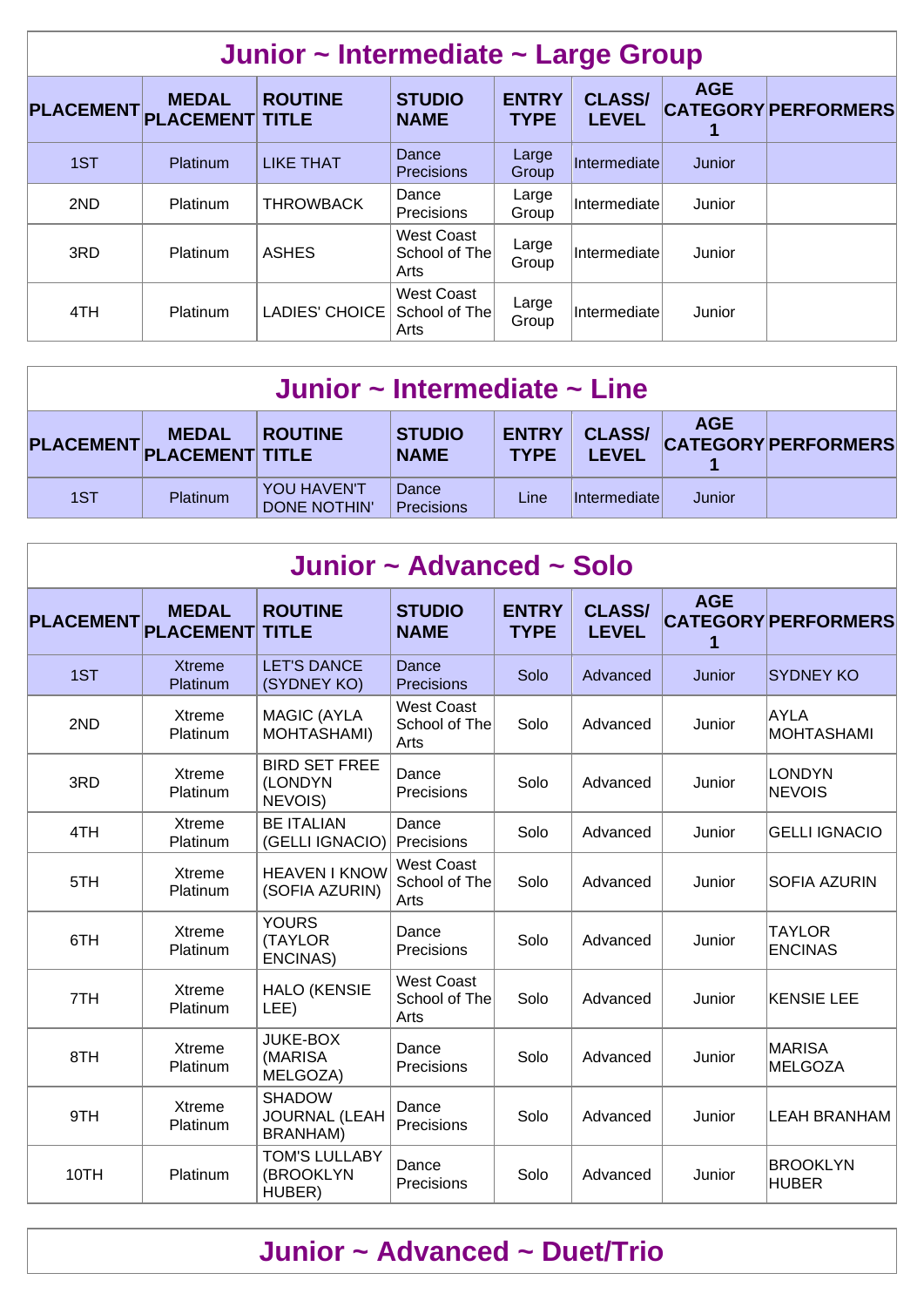| <b>PLACEMENT</b> | <b>MEDAL</b><br><b>PLACEMENT TITLE</b> | <b>ROUTINE</b>                   | <b>STUDIO</b><br><b>NAME</b>                | <b>ENTRY</b><br><b>TYPE</b> | <b>CLASS/</b><br><b>LEVEL</b> | <b>AGE</b> | <b>CATEGORY PERFORMERS</b>                                                |
|------------------|----------------------------------------|----------------------------------|---------------------------------------------|-----------------------------|-------------------------------|------------|---------------------------------------------------------------------------|
| 1ST              | Xtreme<br><b>Platinum</b>              | <b>IT'S A SHAME</b>              | Dance<br>Precisions                         | Duet/Trio                   | Advanced                      | Junior     | <b>GELLI IGNACIO,</b><br><b>SYDNEY KO</b>                                 |
| 2ND              | Platinum                               | <b>BREAKING</b><br><b>DISHES</b> | West Coast<br>School of The<br>Arts         | Duet/Trio                   | Advanced                      | Junior     | AAYLA<br>MOHTASHAMI,<br><b>KENSIE LEE,</b><br><b>MCKINLEY</b><br>BARRAGAN |
| 3RD              | Platinum                               | MISS OTIS<br><b>REGRETS</b>      | <b>West Coast</b><br>School of Thel<br>Arts | Duet/Trio                   | Advanced                      | Junior     | ALEXA PEREZ,<br><b>MACKENZIE</b><br><b>PEREZ</b>                          |

|                  | Junior ~ Advanced ~ Small Group  |                                |                                            |                             |                               |            |                            |  |  |  |  |  |
|------------------|----------------------------------|--------------------------------|--------------------------------------------|-----------------------------|-------------------------------|------------|----------------------------|--|--|--|--|--|
| <b>PLACEMENT</b> | <b>MEDAL</b><br><b>PLACEMENT</b> | <b>ROUTINE</b><br><b>TITLE</b> | <b>STUDIO</b><br><b>NAME</b>               | <b>ENTRY</b><br><b>TYPE</b> | <b>CLASS/</b><br><b>LEVEL</b> | <b>AGE</b> | <b>CATEGORY PERFORMERS</b> |  |  |  |  |  |
| 1ST              | <b>Xtreme</b><br>Platinum        | <b>HEAVEN</b>                  | <b>West Coast</b><br>School of The<br>Arts | Small<br>Group              | Advanced                      | Junior     |                            |  |  |  |  |  |
| 2ND              | Xtreme<br>Platinum               | NEW YORK,<br><b>NEW YORK</b>   | Dance<br>Precisions                        | Small<br>Group              | Advanced                      | Junior     |                            |  |  |  |  |  |
| 3RD              | Xtreme<br>Platinum               | <b>BURLESQUE 1</b>             | <b>West Coast</b><br>School of The<br>Arts | Small<br>Group              | Advanced                      | Junior     |                            |  |  |  |  |  |
| 4TH              | Platinum                         | <b>JOY</b>                     | <b>West Coast</b><br>School of The<br>Arts | Small<br>Group              | Advanced                      | Junior     |                            |  |  |  |  |  |
| 5TH              | Platinum                         | <b>ANEMONE</b>                 | Dance<br>Precisions                        | Small<br>Group              | Advanced                      | Junior     |                            |  |  |  |  |  |
| 6TH              | Platinum                         | <b>GO GONE</b>                 | <b>West Coast</b><br>School of The<br>Arts | Small<br>Group              | Advanced                      | Junior     |                            |  |  |  |  |  |
| 7TH              | Platinum                         | <b>GREEN</b>                   | Dance<br>Precisions                        | Small<br>Group              | Advanced                      | Junior     |                            |  |  |  |  |  |
| 8TH              | Platinum                         | IT DON'T MEAN<br>A THING       | Dance<br>Precisions                        | Small<br>Group              | Advanced                      | Junior     |                            |  |  |  |  |  |

| Junior ~ Advanced ~ Large Group |                                        |                                   |                                     |                             |                               |            |                            |  |  |  |  |
|---------------------------------|----------------------------------------|-----------------------------------|-------------------------------------|-----------------------------|-------------------------------|------------|----------------------------|--|--|--|--|
| <b>PLACEMENT</b>                | <b>MEDAL</b><br><b>PLACEMENT TITLE</b> | <b>ROUTINE</b>                    | <b>STUDIO</b><br><b>NAME</b>        | <b>ENTRY</b><br><b>TYPE</b> | <b>CLASS/</b><br><b>LEVEL</b> | <b>AGE</b> | <b>CATEGORY PERFORMERS</b> |  |  |  |  |
| 1ST                             | <b>Xtreme</b><br>Platinum              | <b>FAME</b>                       | West Coast<br>School of The<br>Arts | Large<br>Group              | Advanced                      | Junior     |                            |  |  |  |  |
| 2ND                             | Xtreme<br><b>Platinum</b>              | <b>HOMETOWN</b>                   | West Coast<br>School of The<br>Arts | Large<br>Group              | Advanced                      | Junior     |                            |  |  |  |  |
| 3RD                             | Xtreme<br><b>Platinum</b>              | <b>MISSION</b><br><b>POSSIBLE</b> | Dance<br><b>Precisions</b>          | Large<br>Group              | Advanced                      | Junior     |                            |  |  |  |  |
| 4TH                             | Xtreme<br>Platinum                     | IN THE END                        | Dance<br>Precisions                 | Large<br>Group              | Advanced                      | Junior     |                            |  |  |  |  |
| 5TH                             | Platinum                               | <b>MAMA MAKES</b><br><b>THREE</b> | Dance<br><b>Precisions</b>          | Large<br>Group              | Advanced                      | Junior     |                            |  |  |  |  |
| 6TH                             | <b>Platinum</b>                        | <b>SIZE</b>                       | West Coast<br>School of The<br>Arts | Large<br>Group              | Advanced                      | Junior     |                            |  |  |  |  |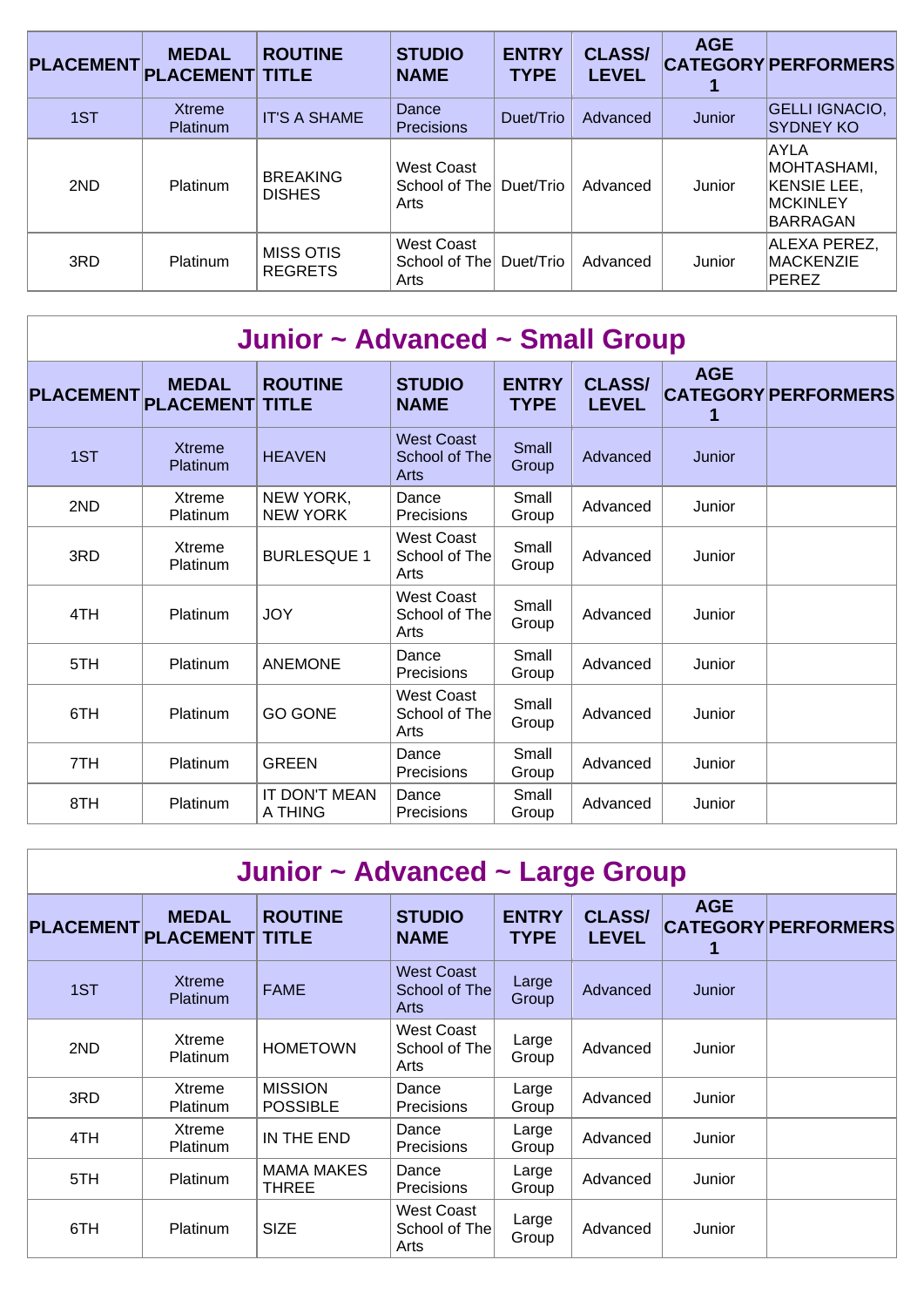| Junior $\sim$ Advanced $\sim$ Line                                                                                                                                                                      |                           |                  |                     |                   |          |        |  |  |  |
|---------------------------------------------------------------------------------------------------------------------------------------------------------------------------------------------------------|---------------------------|------------------|---------------------|-------------------|----------|--------|--|--|--|
| <b>AGE</b><br><b>CLASS/</b><br><b>ENTRY</b><br><b>STUDIO</b><br><b>MEDAL</b><br><b>ROUTINE</b><br><b>CATEGORY PERFORMERS</b><br>PLACEMENT PLACEMENT TITLE<br><b>LEVEL</b><br><b>TYPE</b><br><b>NAME</b> |                           |                  |                     |                   |          |        |  |  |  |
| 1ST                                                                                                                                                                                                     | <b>Xtreme</b><br>Platinum | <b>TELEPHONE</b> | Dance<br>Precisions | Line <sup>®</sup> | Advanced | Junior |  |  |  |

| Teen $\sim$ Mark of the Future $\sim$ Solo |                                        |                                                                               |                                                           |                             |                               |             |                            |  |  |  |
|--------------------------------------------|----------------------------------------|-------------------------------------------------------------------------------|-----------------------------------------------------------|-----------------------------|-------------------------------|-------------|----------------------------|--|--|--|
| <b>PLACEMENT</b>                           | <b>MEDAL</b><br><b>PLACEMENT TITLE</b> | <b>ROUTINE</b>                                                                | <b>STUDIO</b><br><b>NAME</b>                              | <b>ENTRY</b><br><b>TYPE</b> | <b>CLASS/</b><br><b>LEVEL</b> | <b>AGE</b>  | <b>CATEGORY PERFORMERS</b> |  |  |  |
| 1ST                                        | <b>High Gold</b>                       | <b>VIVE LE SWING</b><br>(JILLIAN BARR)                                        | And All That<br>Jazz!<br>Performing<br><b>Arts Center</b> | Solo                        | Mark of the<br><b>Future</b>  | <b>Teen</b> | <b>JILLIAN BARR</b>        |  |  |  |
| 2ND                                        | <b>High Gold</b>                       | <b>HAWAIIAN</b><br><b>ROLLER</b><br><b>COASTER RIDE</b><br>(KRISTY<br>MAXSON) | And All That<br>Jazz!<br>Performing<br><b>Arts Center</b> | Solo                        | Mark of the<br>Future         | Teen        | KRISTY<br><b>MAXSON</b>    |  |  |  |

| Teen $\sim$ Mark of the Future $\sim$ Duet/Trio |                 |                                 |                                                           |                             |                               |            |                                                                   |  |  |  |
|-------------------------------------------------|-----------------|---------------------------------|-----------------------------------------------------------|-----------------------------|-------------------------------|------------|-------------------------------------------------------------------|--|--|--|
| PLACEMENT PLACEMENT TITLE                       | <b>MEDAL</b>    | <b>ROUTINE</b>                  | <b>STUDIO</b><br><b>NAME</b>                              | <b>ENTRY</b><br><b>TYPE</b> | <b>CLASS/</b><br><b>LEVEL</b> | <b>AGE</b> | <b>CATEGORY PERFORMERS</b>                                        |  |  |  |
| 1ST                                             | <b>Platinum</b> | <b>BELLHOP</b><br><b>BOOGIE</b> | And All That<br>Jazz!<br>Performing<br><b>Arts Center</b> | Duet/Trio                   | Mark of the<br><b>Future</b>  | Teen       | <b>ISABELLA</b><br>ACOSTA,<br>MALLORY BARR,<br><b>RIO JIMENEZ</b> |  |  |  |

| Teen $\sim$ Mark of the Future $\sim$ Small Group |                                        |                                  |                                                           |                             |                               |            |                            |  |  |  |
|---------------------------------------------------|----------------------------------------|----------------------------------|-----------------------------------------------------------|-----------------------------|-------------------------------|------------|----------------------------|--|--|--|
| <b>PLACEMENT</b>                                  | <b>MEDAL</b><br><b>PLACEMENT TITLE</b> | <b>ROUTINE</b>                   | <b>STUDIO</b><br><b>NAME</b>                              | <b>ENTRY</b><br><b>TYPE</b> | <b>CLASS/</b><br><b>LEVEL</b> | <b>AGE</b> | <b>CATEGORY PERFORMERS</b> |  |  |  |
| 1ST                                               | <b>Platinum</b>                        | <b>CHICAGO</b>                   | And All That<br>Jazz!<br>Performing<br><b>Arts Center</b> | Small<br>Group              | Mark of the<br><b>Future</b>  | Teen       |                            |  |  |  |
| 2ND                                               | <b>Platinum</b>                        | <b>JET SET</b>                   | And All That<br>Jazz!<br>Performing<br>Arts Center        | Small<br>Group              | Mark of the<br>Future         | Teen       |                            |  |  |  |
| 2ND                                               | <b>Platinum</b>                        | A CHORUS LINE                    | And All That<br>Jazz!<br>Performing<br>Arts Center        | Small<br>Group              | Mark of the<br>Future         | Teen       |                            |  |  |  |
| 3RD                                               | <b>High Gold</b>                       | <b>IN LIVING</b><br><b>COLOR</b> | And All That<br>Jazz!<br>Performing<br>Arts Center        | Small<br>Group              | Mark of the<br><b>Future</b>  | Teen       |                            |  |  |  |

## **Teen ~ Mark of the Future ~ Large Group**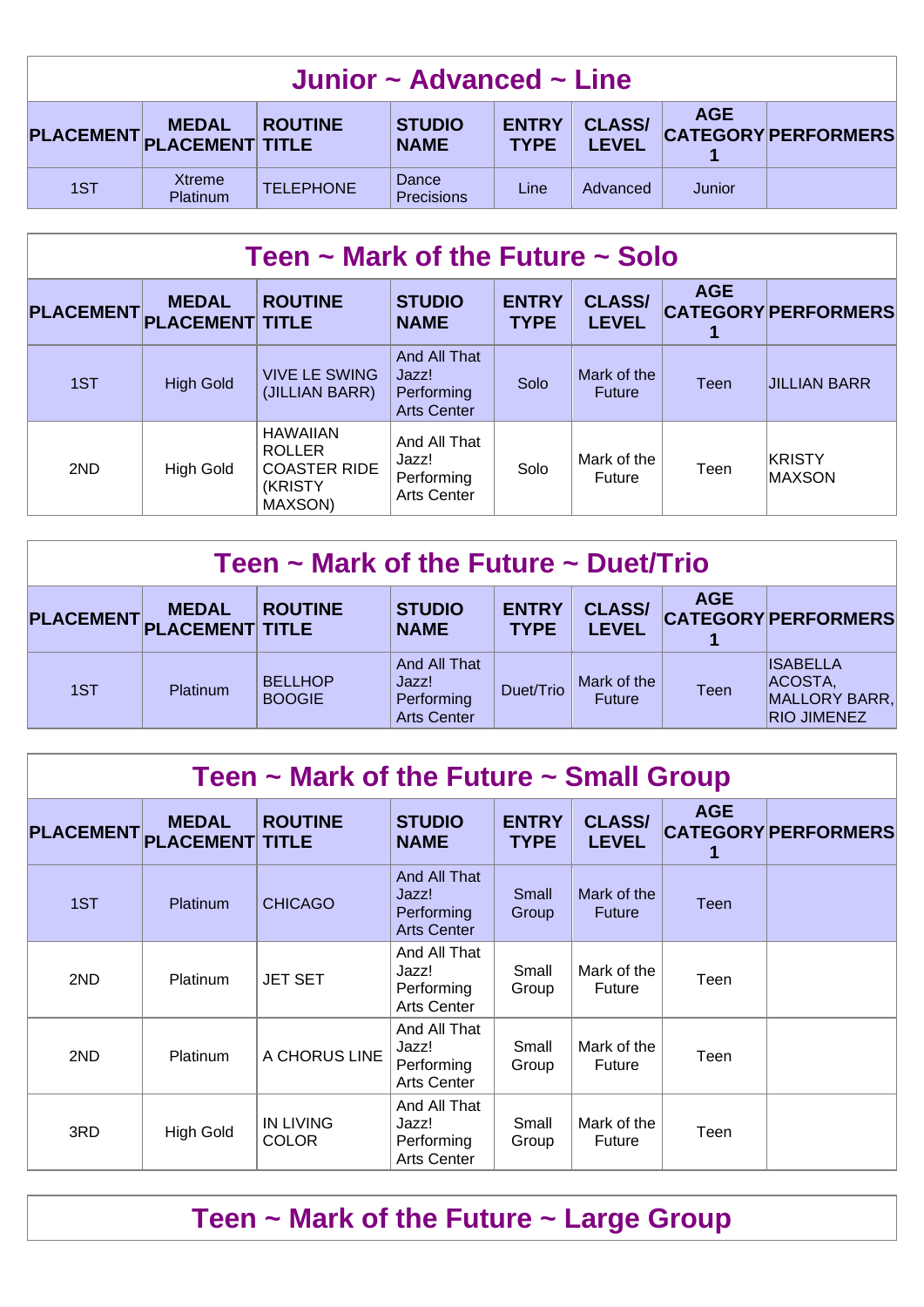|     | <b>MEDAL</b><br>PLACEMENT PLACEMENT TITLE | <b>ROUTINE</b>    | <b>STUDIO</b><br><b>NAME</b>                              | <b>ENTRY</b><br><b>TYPE</b> | <b>CLASS/</b><br><b>LEVEL</b> | <b>AGE</b>  | <b>CATEGORY PERFORMERS</b> |
|-----|-------------------------------------------|-------------------|-----------------------------------------------------------|-----------------------------|-------------------------------|-------------|----------------------------|
| 1ST | <b>High Gold</b>                          | <b>SPIDER-MAN</b> | And All That<br>Jazz!<br>Performing<br><b>Arts Center</b> | Large<br>Group              | Mark of the<br><b>Future</b>  | <b>Teen</b> |                            |

| Teen ~ Intermediate ~ Solo |                                  |                                                          |                                                           |                             |                               |                 |                                   |  |  |  |  |
|----------------------------|----------------------------------|----------------------------------------------------------|-----------------------------------------------------------|-----------------------------|-------------------------------|-----------------|-----------------------------------|--|--|--|--|
| <b>PLACEMENT</b>           | <b>MEDAL</b><br><b>PLACEMENT</b> | <b>ROUTINE</b><br><b>TITLE</b>                           | <b>STUDIO</b><br><b>NAME</b>                              | <b>ENTRY</b><br><b>TYPE</b> | <b>CLASS/</b><br><b>LEVEL</b> | <b>AGE</b><br>1 | <b>CATEGORY PERFORMERS</b>        |  |  |  |  |
| 1ST                        | Platinum                         | <b>SWING WITH ME</b><br>(STELLA<br><b>HENDERSON)</b>     | <b>West Coast</b><br>School of The<br>Arts                | Solo                        | Intermediate                  | Teen            | <b>STELLA</b><br><b>HENDERSON</b> |  |  |  |  |
| 2ND                        | Platinum                         | I WILL WAIT<br>(AMELIA FEE)                              | <b>West Coast</b><br>School of The<br>Arts                | Solo                        | Intermediate                  | Teen            | <b>AMELIA FEE</b>                 |  |  |  |  |
| 3RD                        | Platinum                         | DO MY THING<br>(MORGAN<br>NGUYEN)                        | Dance<br>Precisions                                       | Solo                        | Intermediate                  | Teen            | <b>MORGAN</b><br><b>NGUYEN</b>    |  |  |  |  |
| 3RD                        | Platinum                         | <b>SLOW ME</b><br><b>DOWN (SOPHIA</b><br><b>JUSTICE)</b> | <b>West Coast</b><br>School of The<br>Arts                | Solo                        | Intermediate                  | Teen            | <b>SOPHIA</b><br><b>JUSTICE</b>   |  |  |  |  |
| 4TH                        | Platinum                         | <b>BURN (MORGAN</b><br>SPILLANE)                         | Dance<br>Precisions                                       | Solo                        | Intermediate                  | Teen            | <b>MORGAN</b><br><b>SPILLANE</b>  |  |  |  |  |
| 5TH                        | Platinum                         | <b>ANYTHING</b><br><b>GOES (SARAH</b><br>GAMBLE)         | And All That<br>Jazz!<br>Performing<br><b>Arts Center</b> | Solo                        | Intermediate                  | Teen            | <b>SARAH GAMBLE</b>               |  |  |  |  |
| 5TH                        | Platinum                         | I AM A GOOD<br><b>GIRL (BROOKE</b><br><b>ANTHONY)</b>    | <b>West Coast</b><br>School of The<br>Arts                | Solo                        | Intermediate                  | Teen            | <b>BROOKE</b><br><b>ANTHONY</b>   |  |  |  |  |
| 6TH                        | Platinum                         | <b>USE SOMEBODY</b><br>(CAPRI<br>HAGMANN)                | <b>West Coast</b><br>School of The<br>Arts                | Solo                        | Intermediate                  | Teen            | <b>CAPRI</b><br><b>HAGMANN</b>    |  |  |  |  |
| 7TH                        | Platinum                         | <b>HEARTBREAK</b><br><b>HOTEL (LEILI</b><br>ARANA)       | <b>West Coast</b><br>School of The<br>Arts                | Solo                        | Intermediate                  | Teen            | <b>LEILI ARANA</b>                |  |  |  |  |
| 8TH                        | Platinum                         | <b>RUBY BLUE</b><br>(AVA RAKUNAS)                        | <b>West Coast</b><br>School of The<br>Arts                | Solo                        | Intermediate                  | Teen            | <b>AVA RAKUNAS</b>                |  |  |  |  |
| 9TH                        | Platinum                         | <b>WINGS</b><br>(KAITLYN<br>KWOK)                        | Dancecapade                                               | Solo                        | Intermediate                  | Teen            | <b>KAITLYN KWOK</b>               |  |  |  |  |
| 9TH                        | Platinum                         | <b>GROWN (LYDIA</b><br>CHEN)                             | Dancecapade                                               | Solo                        | Intermediate                  | Teen            | <b>LYDIA CHEN</b>                 |  |  |  |  |
| 10TH                       | <b>High Gold</b>                 | <b>DANCE LIKE YO</b><br>DADDY (RILEY<br>RUSSO)           | Dancecapade                                               | Solo                        | Intermediate                  | Teen            | <b>RILEY RUSSO</b>                |  |  |  |  |

| Teen ~ Intermediate ~ Duet/Trio |                                           |                   |                                                           |                             |                               |             |                                                    |  |  |
|---------------------------------|-------------------------------------------|-------------------|-----------------------------------------------------------|-----------------------------|-------------------------------|-------------|----------------------------------------------------|--|--|
|                                 | <b>MEDAL</b><br>PLACEMENT PLACEMENT TITLE | <b>ROUTINE</b>    | <b>STUDIO</b><br><b>NAME</b>                              | <b>ENTRY</b><br><b>TYPE</b> | <b>CLASS/</b><br><b>LEVEL</b> | <b>AGE</b>  | <b>CATEGORY PERFORMERS</b>                         |  |  |
| 1ST                             | <b>Platinum</b>                           | <b>FRIENDSHIP</b> | And All That<br>Jazz!<br>Performing<br><b>Arts Center</b> |                             | Duet/Trio Intermediate        | <b>Teen</b> | <b>AUSTIN</b><br>MCCONNELL,<br><b>SARAH GAMBLE</b> |  |  |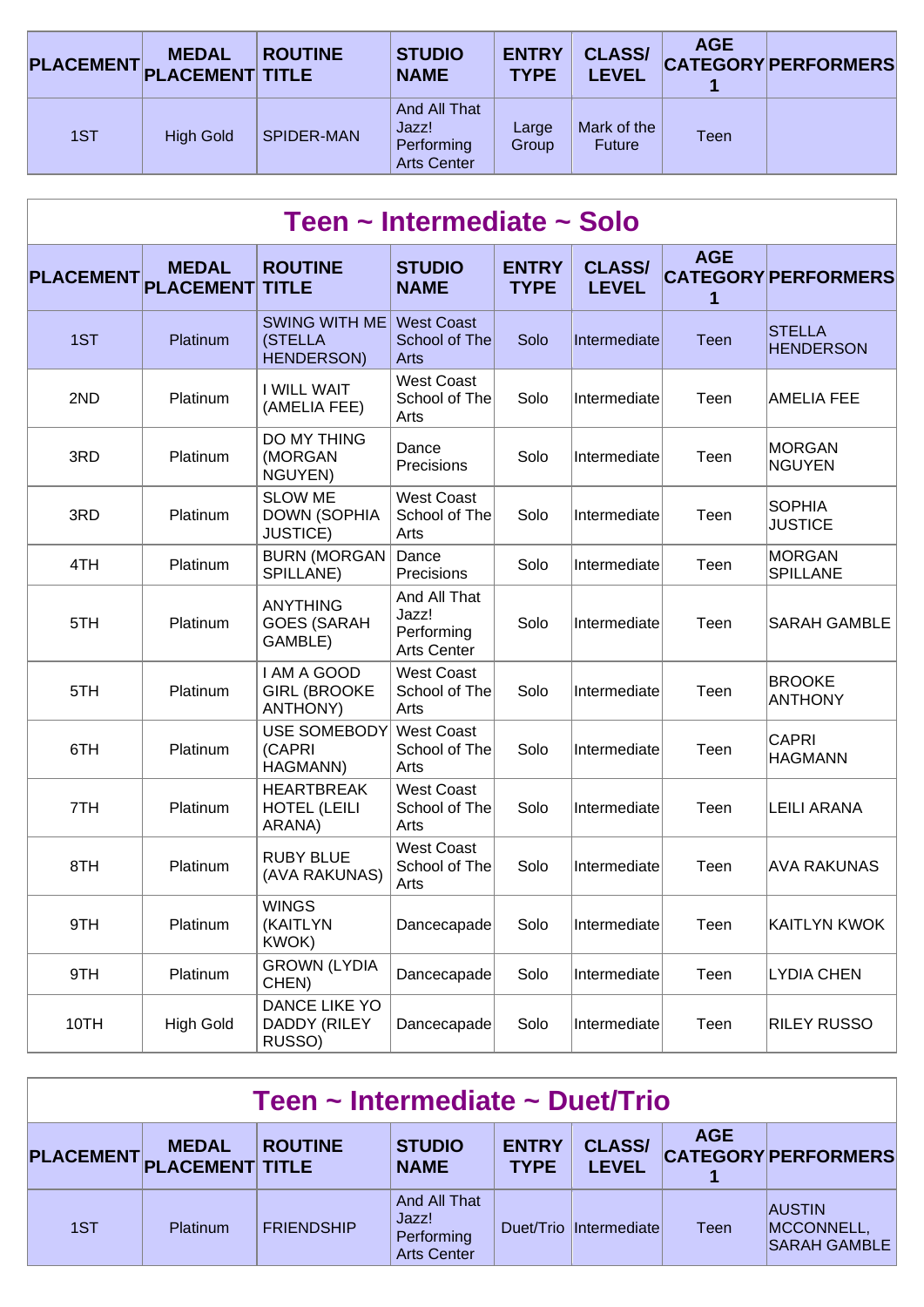| 2ND | Platinum | NEVER NEVER<br>LET ME GO | Dancecapade Duet/Trio Intermediate |  |  | Teen | <b>CHLOE CHEN,</b><br><b>IDAELYNN</b><br><b>MARTINEZ</b><br><b>KYRAH CHIEN</b> |
|-----|----------|--------------------------|------------------------------------|--|--|------|--------------------------------------------------------------------------------|
|-----|----------|--------------------------|------------------------------------|--|--|------|--------------------------------------------------------------------------------|

|                  | Teen ~ Intermediate ~ Small Group |                                |                                                           |                             |                               |            |                            |  |  |  |  |
|------------------|-----------------------------------|--------------------------------|-----------------------------------------------------------|-----------------------------|-------------------------------|------------|----------------------------|--|--|--|--|
| <b>PLACEMENT</b> | <b>MEDAL</b><br><b>PLACEMENT</b>  | <b>ROUTINE</b><br><b>TITLE</b> | <b>STUDIO</b><br><b>NAME</b>                              | <b>ENTRY</b><br><b>TYPE</b> | <b>CLASS/</b><br><b>LEVEL</b> | <b>AGE</b> | <b>CATEGORY PERFORMERS</b> |  |  |  |  |
| 1ST              | <b>Platinum</b>                   | <b>BOTTOM OF</b><br>THE RIVER  | Dance<br><b>Precisions</b>                                | Small<br>Group              | Intermediate                  | Teen       |                            |  |  |  |  |
| 2ND              | Platinum                          | WOULD I LIE TO<br>YOU          | West Coast<br>School of The<br>Arts                       | Small<br>Group              | Intermediate                  | Teen       |                            |  |  |  |  |
| 3RD              | <b>Platinum</b>                   | PUTTIN' ON THE<br><b>RITZ</b>  | And All That<br>Jazz!<br>Performing<br><b>Arts Center</b> | Small<br>Group              | Intermediate                  | Teen       |                            |  |  |  |  |
| 4TH              | Platinum                          | <b>WICKED GAME</b>             | And All That<br>Jazz!<br>Performing<br><b>Arts Center</b> | Small<br>Group              | Intermediate                  | Teen       |                            |  |  |  |  |
| 4TH              | Platinum                          | <b>TROUBLE</b>                 | And All That<br>Jazz!<br>Performing<br><b>Arts Center</b> | Small<br>Group              | Intermediate                  | Teen       |                            |  |  |  |  |

| Teen ~ Intermediate ~ Large Group |                                        |                                                   |                                            |                             |                               |             |                            |  |  |  |
|-----------------------------------|----------------------------------------|---------------------------------------------------|--------------------------------------------|-----------------------------|-------------------------------|-------------|----------------------------|--|--|--|
| <b>PLACEMENT</b>                  | <b>MEDAL</b><br><b>PLACEMENT TITLE</b> | <b>ROUTINE</b>                                    | <b>STUDIO</b><br><b>NAME</b>               | <b>ENTRY</b><br><b>TYPE</b> | <b>CLASS/</b><br><b>LEVEL</b> | <b>AGE</b>  | <b>CATEGORY PERFORMERS</b> |  |  |  |
| 1ST                               | Platinum                               | <b>COVER GIRL</b>                                 | <b>West Coast</b><br>School of The<br>Arts | Large<br>Group              | Intermediate                  | <b>Teen</b> |                            |  |  |  |
| 2ND                               | <b>Platinum</b>                        | EVERY LITTLE<br>THING SHE<br><b>DOES IS MAGIC</b> | <b>West Coast</b><br>School of The<br>Arts | Large<br>Group              | Intermediate                  | Teen        |                            |  |  |  |

| Teen ~ Advanced ~ Solo |                                        |                                                    |                                            |                             |                               |            |                                    |  |  |  |
|------------------------|----------------------------------------|----------------------------------------------------|--------------------------------------------|-----------------------------|-------------------------------|------------|------------------------------------|--|--|--|
| <b>PLACEMENT</b>       | <b>MEDAL</b><br><b>PLACEMENT TITLE</b> | <b>ROUTINE</b>                                     | <b>STUDIO</b><br><b>NAME</b>               | <b>ENTRY</b><br><b>TYPE</b> | <b>CLASS/</b><br><b>LEVEL</b> | <b>AGE</b> | <b>CATEGORY PERFORMERS</b>         |  |  |  |
| 1ST                    | <b>Xtreme</b><br>Platinum              | <b>WHEN DOVES</b><br>CRY (AVA HILL)                | <b>West Coast</b><br>School of The<br>Arts | Solo                        | Advanced                      | Teen       | <b>AVA HILL</b>                    |  |  |  |
| 2ND                    | Xtreme<br>Platinum                     | <b>MY WAY</b><br>(JASMINE<br>SISON)                | Dance<br>Precisions                        | Solo                        | Advanced                      | Teen       | <b>JASMINE SISON</b>               |  |  |  |
| 3RD                    | Xtreme<br><b>Platinum</b>              | YOURS (MADDIE<br>NGUYEN)                           | West Coast<br>School of The<br>Arts        | Solo                        | Advanced                      | Teen       | <b>MADDIE</b><br><b>NGUYEN</b>     |  |  |  |
| 4TH                    | Xtreme<br><b>Platinum</b>              | <b>BORN TO TRY</b><br>(CASEY<br>CHEUNG)            | West Coast<br>School of The<br>Arts        | Solo                        | Advanced                      | Teen       | <b>CASEY CHEUNG</b>                |  |  |  |
| 5TH                    | Xtreme<br>Platinum                     | PIECE OF MY<br><b>HEART (ELLA</b><br>LIN ESPINOSA) | <b>West Coast</b><br>School of The<br>Arts | Solo                        | Advanced                      | Teen       | <b>ELLA LIN</b><br><b>ESPINOSA</b> |  |  |  |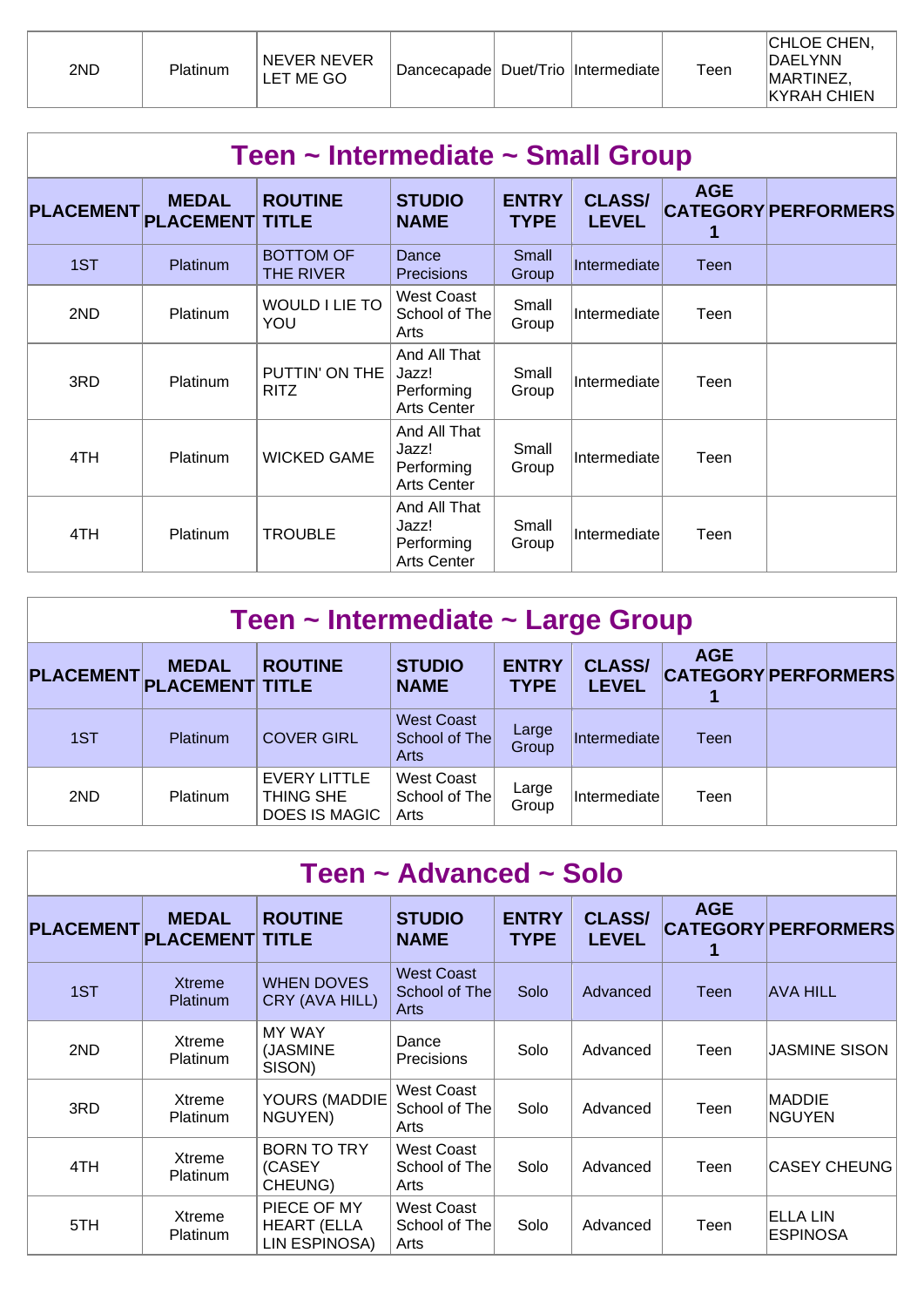| 6TH  | Xtreme<br>Platinum        | <b>BACKING DOWN</b><br>(IZZY<br><b>WADDINGTON)</b> | <b>West Coast</b><br>School of The<br>Arts | Solo | Advanced | Teen | <b>IZZY</b><br><b>WADDINGTON</b> |
|------|---------------------------|----------------------------------------------------|--------------------------------------------|------|----------|------|----------------------------------|
| 6TH  | Xtreme<br>Platinum        | SPELL ON YOU<br>(KHLOE<br>MARTINEZ)                | <b>West Coast</b><br>School of The<br>Arts | Solo | Advanced | Teen | <b>KHLOE</b><br><b>MARTINEZ</b>  |
| 7TH  | Xtreme<br>Platinum        | <b>PROSERPINA</b><br>(PRESLEY<br>GREEN)            | Dance<br><b>Precisions</b>                 | Solo | Advanced | Teen | <b>PRESLEY</b><br>GREEN          |
| 7TH  | Xtreme<br>Platinum        | ONE LIFE TO<br>LIVE (PAISLEY<br>LOWE)              | Dance<br><b>Precisions</b>                 | Solo | Advanced | Teen | PAISLEY LOWE                     |
| 7TH  | Xtreme<br><b>Platinum</b> | YOU SAY<br>(LILYANNA<br>STITES)                    | <b>West Coast</b><br>School of The<br>Arts | Solo | Advanced | Teen | <b>LILYANNA</b><br><b>STITES</b> |
| 8TH  | Xtreme<br>Platinum        | <b>VIENNA (KILEY</b><br>KO)                        | Dance<br><b>Precisions</b>                 | Solo | Advanced | Teen | KILEY KO                         |
| 9TH  | Xtreme<br>Platinum        | SPELL ON YOU<br>(PRESLEY<br>EDWARDS)               | <b>West Coast</b><br>School of The<br>Arts | Solo | Advanced | Teen | <b>PRESLEY</b><br><b>EDWARDS</b> |
| 10TH | Xtreme<br>Platinum        | LET HER GO<br>(EMMY LEE)                           | West Coast<br>School of The<br>Arts        | Solo | Advanced | Teen | <b>EMMY LEE</b>                  |

| Teen ~ Advanced ~ Duet/Trio |                                        |                                             |                                            |                             |                               |            |                                                                      |  |  |  |  |
|-----------------------------|----------------------------------------|---------------------------------------------|--------------------------------------------|-----------------------------|-------------------------------|------------|----------------------------------------------------------------------|--|--|--|--|
| <b>PLACEMENT</b>            | <b>MEDAL</b><br><b>PLACEMENT TITLE</b> | <b>ROUTINE</b>                              | <b>STUDIO</b><br><b>NAME</b>               | <b>ENTRY</b><br><b>TYPE</b> | <b>CLASS/</b><br><b>LEVEL</b> | <b>AGE</b> | <b>CATEGORY PERFORMERS</b>                                           |  |  |  |  |
| 1ST                         | Platinum                               | <b>MEETING IN THE</b><br><b>LADIES ROOM</b> | <b>West Coast</b><br>School of The<br>Arts | Duet/Trio                   | Advanced                      | Teen       | LEYNA HUYNH,<br>PARKER PHAM,<br><b>SOPHIA</b><br>THAYER-PHAM         |  |  |  |  |
| 2ND                         | <b>Platinum</b>                        | I'M THERE TOO                               | West Coast<br>School of The<br>Arts        | Duet/Trio                   | Advanced                      | Teen       | LEILA<br><b>MEGHDADI, LILY</b><br><b>MEGHDADI</b>                    |  |  |  |  |
| 3RD                         | <b>Platinum</b>                        | MAKE ME FEEL                                | West Coast<br>School of The<br>Arts        | Duet/Trio                   | Advanced                      | Teen       | ANNA LIN,<br><b>SOPHIA LIN</b>                                       |  |  |  |  |
| 4TH                         | <b>Platinum</b>                        | SHAKE IT OUT                                | Dancecapade                                | Duet/Trio                   | Advanced                      | Teen       | <b>ELISABETH</b><br>CHIU, LYDIA<br>CHEN,<br>SAVANNAH<br><b>HUANG</b> |  |  |  |  |

| Teen ~ Advanced ~ Small Group |                                           |                |                              |                             |                               |            |                            |  |  |
|-------------------------------|-------------------------------------------|----------------|------------------------------|-----------------------------|-------------------------------|------------|----------------------------|--|--|
|                               | <b>MEDAL</b><br>PLACEMENT PLACEMENT TITLE | <b>ROUTINE</b> | <b>STUDIO</b><br><b>NAME</b> | <b>ENTRY</b><br><b>TYPE</b> | <b>CLASS/</b><br><b>LEVEL</b> | <b>AGE</b> | <b>CATEGORY PERFORMERS</b> |  |  |
| 1ST                           | Xtreme<br>Platinum                        | YOU            | Dance<br>Precisions          | Small<br>Group              | Advanced                      | Teen       |                            |  |  |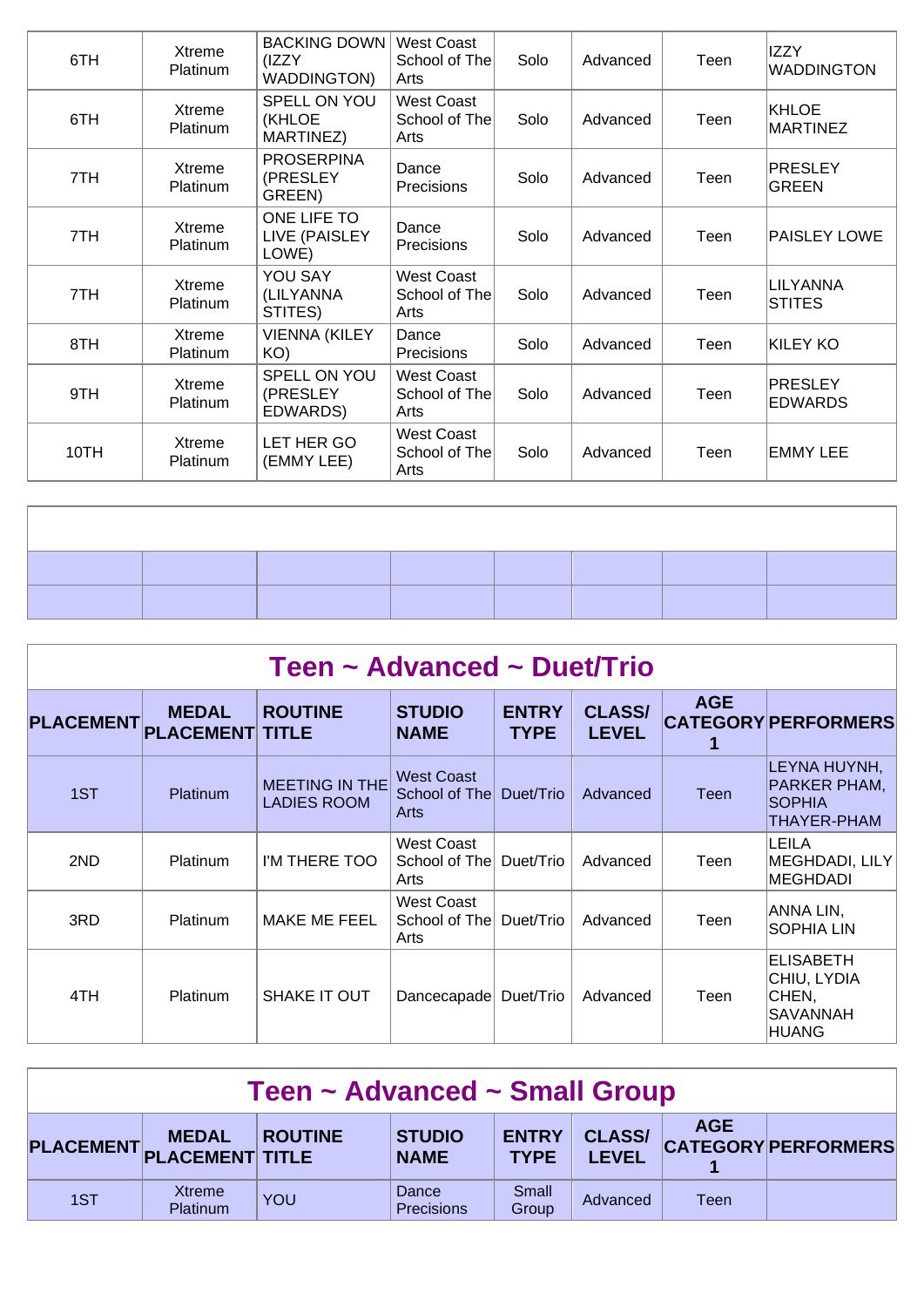| 2ND  | Xtreme<br>Platinum        | FIND A WAY          | West Coast<br>School of The<br>Arts        | Small<br>Group | Advanced | Teen |  |
|------|---------------------------|---------------------|--------------------------------------------|----------------|----------|------|--|
| 3RD  | Xtreme<br><b>Platinum</b> | <b>VIVA LA VIDA</b> | Dance<br>Precisions                        | Small<br>Group | Advanced | Teen |  |
| 4TH  | Xtreme<br><b>Platinum</b> | <b>TWINS</b>        | West Coast<br>School of The<br>Arts        | Small<br>Group | Advanced | Teen |  |
| 5TH  | Xtreme<br><b>Platinum</b> | <b>DARLING</b>      | Dance<br>Precisions                        | Small<br>Group | Advanced | Teen |  |
| 6TH  | Xtreme<br><b>Platinum</b> | <b>LITTLE BIRD</b>  | West Coast<br>School of The<br>Arts        | Small<br>Group | Advanced | Teen |  |
| 7TH  | Xtreme<br><b>Platinum</b> | <b>LATCH</b>        | <b>West Coast</b><br>School of The<br>Arts | Small<br>Group | Advanced | Teen |  |
| 8TH  | Xtreme<br>Platinum        | <b>DRAGON</b>       | Dance<br>Precisions                        | Small<br>Group | Advanced | Teen |  |
| 9TH  | Platinum                  | <b>HOW IT ENDS</b>  | Dance<br><b>Precisions</b>                 | Small<br>Group | Advanced | Teen |  |
| 10TH | Platinum                  | WIND IT UP          | West Coast<br>School of The<br>Arts        | Small<br>Group | Advanced | Teen |  |

|                  | Teen ~ Advanced ~ Large Group    |                                    |                                            |                             |                               |                 |                            |  |  |  |  |  |
|------------------|----------------------------------|------------------------------------|--------------------------------------------|-----------------------------|-------------------------------|-----------------|----------------------------|--|--|--|--|--|
| <b>PLACEMENT</b> | <b>MEDAL</b><br><b>PLACEMENT</b> | <b>ROUTINE</b><br><b>TITLE</b>     | <b>STUDIO</b><br><b>NAME</b>               | <b>ENTRY</b><br><b>TYPE</b> | <b>CLASS/</b><br><b>LEVEL</b> | <b>AGE</b><br>1 | <b>CATEGORY PERFORMERS</b> |  |  |  |  |  |
| 1ST              | <b>Xtreme</b><br>Platinum        | <b>SOMEONE LIKE</b><br><b>YOU</b>  | <b>West Coast</b><br>School of The<br>Arts | Large<br>Group              | Advanced                      | <b>Teen</b>     |                            |  |  |  |  |  |
| 2ND              | Xtreme<br>Platinum               | <b>BELIEF</b>                      | <b>West Coast</b><br>School of The<br>Arts | Large<br>Group              | Advanced                      | Teen            |                            |  |  |  |  |  |
| 3RD              | Xtreme<br>Platinum               | <b>HOT</b>                         | <b>West Coast</b><br>School of The<br>Arts | Large<br>Group              | Advanced                      | Teen            |                            |  |  |  |  |  |
| 4TH              | <b>Xtreme</b><br>Platinum        | <b>DRUMLINE</b>                    | Dance<br>Precisions                        | Large<br>Group              | Advanced                      | Teen            |                            |  |  |  |  |  |
| 5TH              | Xtreme<br>Platinum               | <b>SCHOOLILN'</b><br><b>LIFE</b>   | <b>West Coast</b><br>School of The<br>Arts | Large<br>Group              | Advanced                      | Teen            |                            |  |  |  |  |  |
| 6TH              | Platinum                         | <b>GIVE ME LOVE</b>                | <b>West Coast</b><br>School of The<br>Arts | Large<br>Group              | Advanced                      | Teen            |                            |  |  |  |  |  |
| 7TH              | Platinum                         | <b>WHOLE LOTTA</b><br><b>WOMEN</b> | <b>West Coast</b><br>School of The<br>Arts | Large<br>Group              | Advanced                      | Teen            |                            |  |  |  |  |  |
| 8TH              | Platinum                         | <b>REMEDY</b>                      | <b>West Coast</b><br>School of The<br>Arts | Large<br>Group              | Advanced                      | Teen            |                            |  |  |  |  |  |

## **Teen ~ Advanced ~ Line Extended**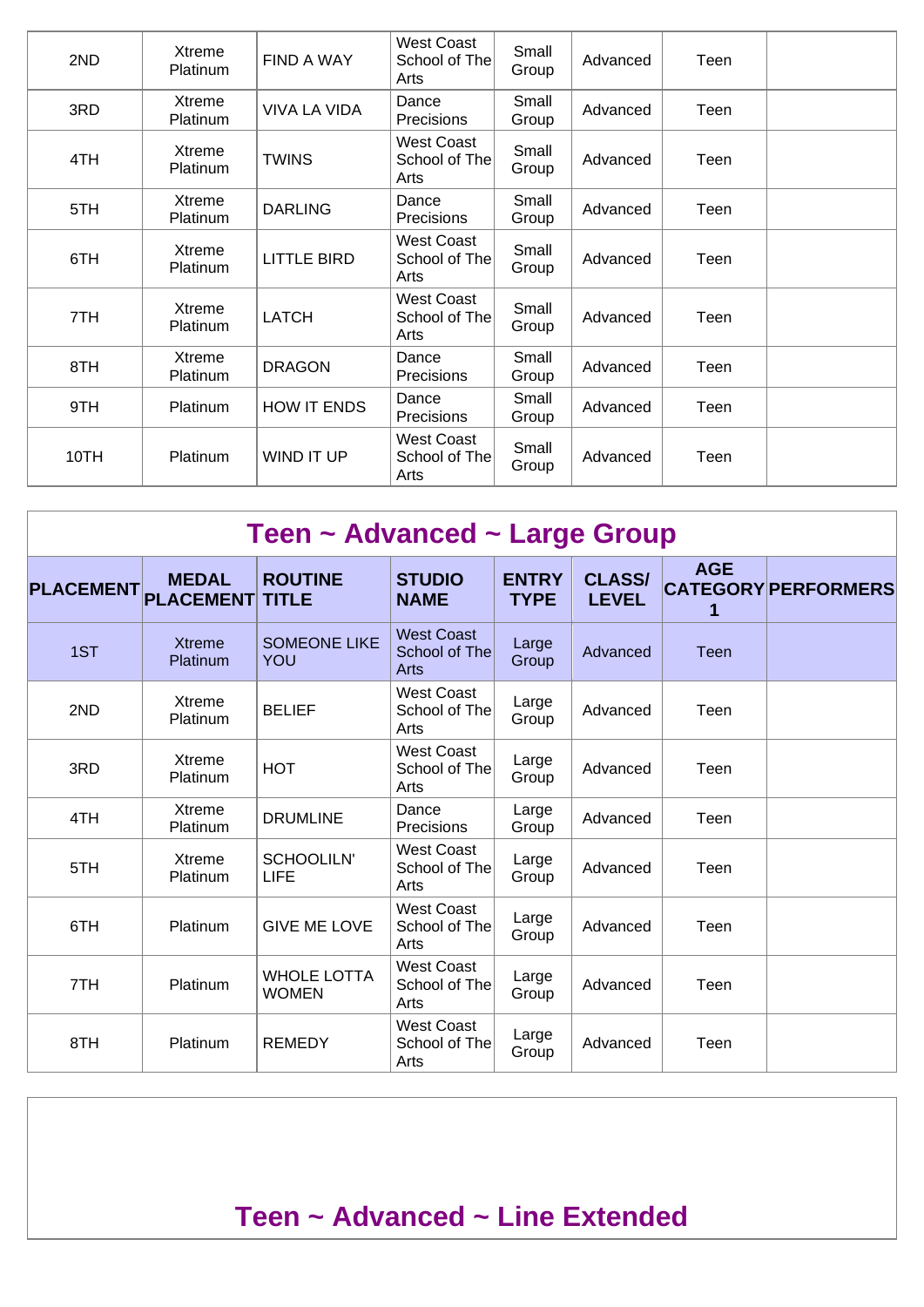|     | <b>MEDAL</b><br>PLACEMENT PLACEMENT TITLE | <b>ROUTINE</b> | <b>STUDIO</b><br><b>NAME</b> | <b>ENTRY</b><br><b>TYPE</b> | <b>CLASS/</b><br><b>LEVEL</b> | <b>AGE</b> | <b>CATEGORY PERFORMERS</b> |
|-----|-------------------------------------------|----------------|------------------------------|-----------------------------|-------------------------------|------------|----------------------------|
| 1ST | <b>Xtreme</b><br>Platinum                 | <b>CRUELLA</b> | Dance<br><b>Precisions</b>   | Line<br>Extended            | Advanced                      | Teen       |                            |

| Teen $\sim$ Advanced $\sim$ Production |                                           |                |                              |                             |                               |            |                            |  |  |
|----------------------------------------|-------------------------------------------|----------------|------------------------------|-----------------------------|-------------------------------|------------|----------------------------|--|--|
|                                        | <b>MEDAL</b><br>PLACEMENT PLACEMENT TITLE | <b>ROUTINE</b> | <b>STUDIO</b><br><b>NAME</b> | <b>ENTRY</b><br><b>TYPE</b> | <b>CLASS/</b><br><b>LEVEL</b> | <b>AGE</b> | <b>CATEGORY PERFORMERS</b> |  |  |
| 2ND                                    | Xtreme<br>Platinum                        | <b>GWEN</b>    | Dance<br>Precisions          | Production                  | Advanced                      | Teen       |                            |  |  |

| Senior $\sim$ Mark of the Future $\sim$ Solo |                                        |                                                                  |                              |                             |                               |            |                                 |  |  |  |
|----------------------------------------------|----------------------------------------|------------------------------------------------------------------|------------------------------|-----------------------------|-------------------------------|------------|---------------------------------|--|--|--|
| <b>PLACEMENT</b>                             | <b>MEDAL</b><br><b>PLACEMENT TITLE</b> | <b>ROUTINE</b>                                                   | <b>STUDIO</b><br><b>NAME</b> | <b>ENTRY</b><br><b>TYPE</b> | <b>CLASS/</b><br><b>LEVEL</b> | <b>AGE</b> | <b>CATEGORY PERFORMERS</b>      |  |  |  |
| 1ST                                          | Platinum                               | <b>ELASTIC HEART</b><br>(SABRINA)<br><b>FLORES)</b>              | <b>CK Dance</b>              | Solo                        | Mark of the<br><b>Future</b>  | Senior     | <b>SABRINA</b><br><b>FLORES</b> |  |  |  |
| 2ND                                          | Platinum                               | <b>NOT ABOUT</b><br><b>ANGELS</b><br>(SOPHIA<br><b>VILLEGAS)</b> | CK Dance                     | Solo                        | Mark of the<br>Future         | Senior     | SOPHIA<br><b>VILLEGAS</b>       |  |  |  |

| Senior ~ Intermediate ~ Solo |                                  |                                                                  |                              |                             |                               |            |                                  |  |  |  |
|------------------------------|----------------------------------|------------------------------------------------------------------|------------------------------|-----------------------------|-------------------------------|------------|----------------------------------|--|--|--|
| <b>PLACEMENT</b>             | <b>MEDAL</b><br><b>PLACEMENT</b> | <b>ROUTINE</b><br><b>TITLE</b>                                   | <b>STUDIO</b><br><b>NAME</b> | <b>ENTRY</b><br><b>TYPE</b> | <b>CLASS/</b><br><b>LEVEL</b> | <b>AGE</b> | <b>CATEGORY PERFORMERS</b>       |  |  |  |
| 1ST                          | Platinum                         | <b>STILL YOUR</b><br><b>BEST</b><br>(ALEXANDRA<br><b>FLORES)</b> | <b>CK Dance</b>              | Solo                        | Intermediate                  | Senior     | ALEXANDRA<br><b>FLORES</b>       |  |  |  |
| 2ND                          | Platinum                         | <b>SECRET LOVE</b><br><b>SONG (XIMENA</b><br>GONZALEZ)           | <b>CK Dance</b>              | Solo                        | Intermediate                  | Senior     | <b>XIMENA</b><br><b>GONZALEZ</b> |  |  |  |
| 2ND                          | Platinum                         | <b>CREEKS</b><br>(KRYSTIN<br>DIDENHOVER)                         | Dance<br>Precisions          | Solo                        | Intermediate                  | Senior     | KRYSTIN<br><b>DIDENHOVER</b>     |  |  |  |
| 3RD                          | Platinum                         | <b>HIGHWAY</b><br>(JENNA JANE<br>DECIERDO)                       | CK Dance                     | Solo                        | Intermediate                  | Senior     | JENNA JANE<br><b>DECIERDO</b>    |  |  |  |
| 4TH                          | Platinum                         | <b>SKY FULL</b><br>(MARIANA<br>ALVAREZ)                          | CK Dance                     | Solo                        | Intermediate                  | Senior     | <b>MARIANA</b><br><b>ALVAREZ</b> |  |  |  |
| 5TH                          | Platinum                         | <b>HOW CAN YOU</b><br>(CHLOE<br>SALVAIL)                         | <b>CK Dance</b>              | Solo                        | Intermediate                  | Senior     | <b>CHLOE SALVAIL</b>             |  |  |  |

| Senior ~ Intermediate ~ Duet/Trio |                         |  |                              |             |       |            |                                  |  |
|-----------------------------------|-------------------------|--|------------------------------|-------------|-------|------------|----------------------------------|--|
|                                   | PLACEMENT MEDAL ROUTINE |  | <b>STUDIO</b><br><b>NAME</b> | <b>TYPE</b> | LEVEL | <b>AGE</b> | ENTRY CLASS/ CATEGORY PERFORMERS |  |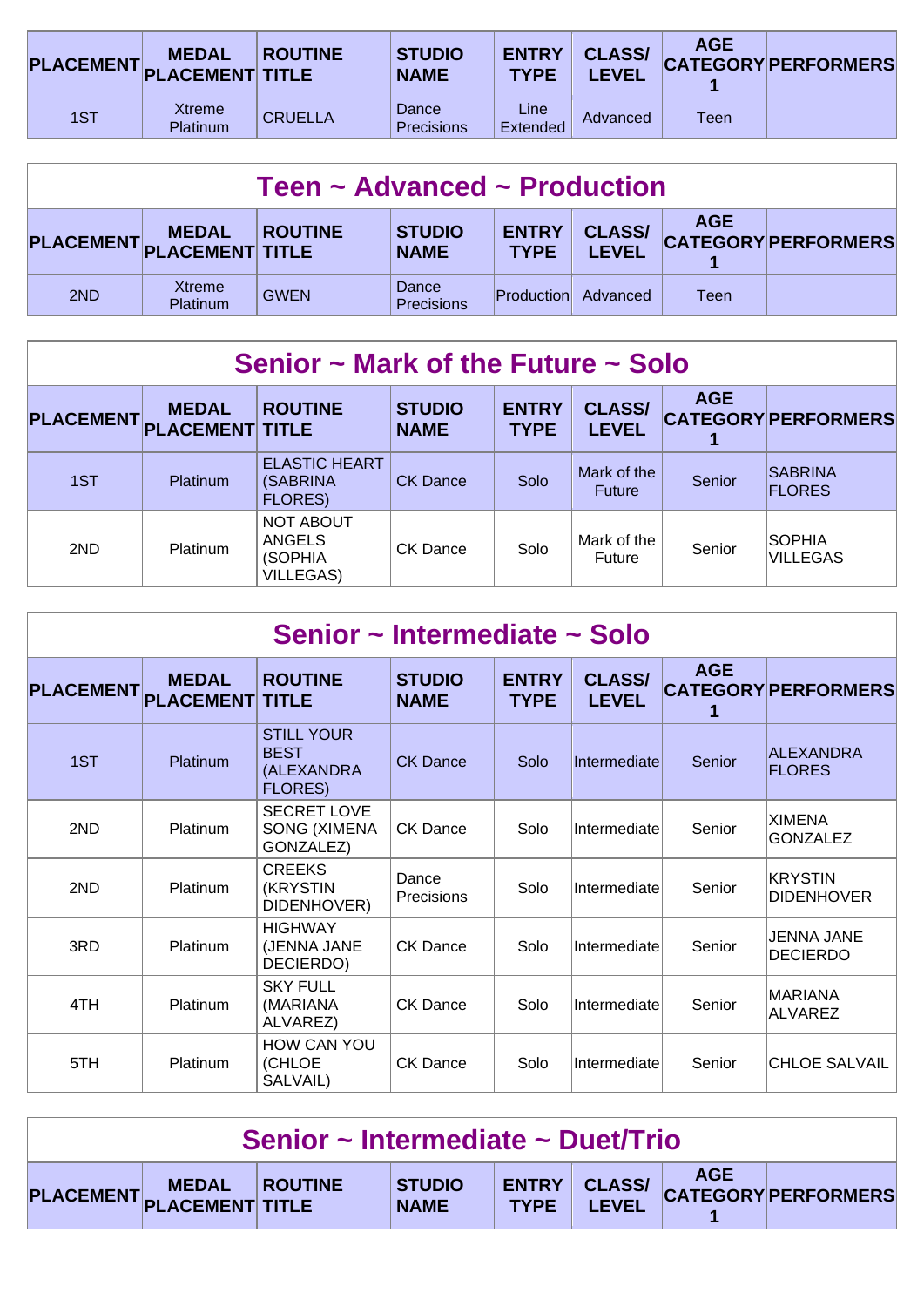| 1ST | Platinum | <b>IN IN IN</b> | <b>CK Dance</b> | Duet/Trio   Intermediate | Senior | <b>ALEXANDRA</b><br><b>FLORES, JENNA</b><br>JANE DECIERDO |  |
|-----|----------|-----------------|-----------------|--------------------------|--------|-----------------------------------------------------------|--|
|     |          |                 |                 |                          |        |                                                           |  |

| Senior ~ Intermediate ~ Small Group |                                        |                     |                              |                             |                               |            |                            |  |  |  |  |
|-------------------------------------|----------------------------------------|---------------------|------------------------------|-----------------------------|-------------------------------|------------|----------------------------|--|--|--|--|
| <b>PLACEMENT</b>                    | <b>MEDAL</b><br><b>PLACEMENT TITLE</b> | <b>ROUTINE</b>      | <b>STUDIO</b><br><b>NAME</b> | <b>ENTRY</b><br><b>TYPE</b> | <b>CLASS/</b><br><b>LEVEL</b> | <b>AGE</b> | <b>CATEGORY PERFORMERS</b> |  |  |  |  |
| 1ST                                 | <b>Platinum</b>                        | <b>FERGALICIOUS</b> | <b>CK Dance</b>              | Small<br>Group              | Intermediate                  | Senior     |                            |  |  |  |  |
| 2ND                                 | Platinum                               | <b>BLOODSTREAM</b>  | CK Dance                     | Small<br>Group              | Intermediate                  | Senior     |                            |  |  |  |  |
| 3RD                                 | Platinum                               | <b>SURRENDER</b>    | CK Dance                     | Small<br>Group              | Intermediate                  | Senior     |                            |  |  |  |  |

|                  | Senior ~ Advanced ~ Solo         |                                                 |                                                   |                             |                               |            |                                  |  |  |  |  |  |
|------------------|----------------------------------|-------------------------------------------------|---------------------------------------------------|-----------------------------|-------------------------------|------------|----------------------------------|--|--|--|--|--|
| <b>PLACEMENT</b> | <b>MEDAL</b><br><b>PLACEMENT</b> | <b>ROUTINE</b><br><b>TITLE</b>                  | <b>STUDIO</b><br><b>NAME</b>                      | <b>ENTRY</b><br><b>TYPE</b> | <b>CLASS/</b><br><b>LEVEL</b> | <b>AGE</b> | <b>CATEGORY PERFORMERS</b>       |  |  |  |  |  |
| 1ST              | <b>Xtreme</b><br>Platinum        | <b>LISTEN (EMMY</b><br><b>CHEUNG)</b>           | <b>West Coast</b><br>School of The<br><b>Arts</b> | Solo                        | Advanced                      | Senior     | <b>EMMY CHEUNG</b>               |  |  |  |  |  |
| 3RD              | Xtreme<br>Platinum               | <b>MUSEUM</b><br>(BROOKE<br>SHAW)               | <b>West Coast</b><br>School of The<br>Arts        | Solo                        | Advanced                      | Senior     | <b>BROOKE SHAW</b>               |  |  |  |  |  |
| 4TH              | Xtreme<br>Platinum               | <b>SELAH (KATIE</b><br>PAULUS)                  | Dance<br>Precisions                               | Solo                        | Advanced                      | Senior     | <b>KATIE PAULUS</b>              |  |  |  |  |  |
| 6TH              | Xtreme<br>Platinum               | <b>BE BE YOUR</b><br>LOVE (GABI<br>D'AMBRA)     | West Coast<br>School of The<br>Arts               | Solo                        | Advanced                      | Senior     | <b>GABI D'AMBRA</b>              |  |  |  |  |  |
| 7TH              | Xtreme<br>Platinum               | <b>HALFLIGHT</b><br>(ELLA<br>SHEPPARD)          | <b>West Coast</b><br>School of The<br>Arts        | Solo                        | Advanced                      | Senior     | <b>ELLA</b><br><b>SHEPPARD</b>   |  |  |  |  |  |
| 8TH              | Xtreme<br>Platinum               | <b>KISSING YOU</b><br>(SASHA<br><b>KINGMAN)</b> | <b>West Coast</b><br>School of The<br>Arts        | Solo                        | Advanced                      | Senior     | <b>SASHA</b><br><b>KINGMAN</b>   |  |  |  |  |  |
| 9TH              | Xtreme<br>Platinum               | LOVE ON THE<br><b>BRAIN (SOFIA</b><br>YOUNG)    | <b>West Coast</b><br>School of The<br>Arts        | Solo                        | Advanced                      | Senior     | <b>SOFIA YOUNG</b>               |  |  |  |  |  |
| 10TH             | <b>Xtreme</b><br>Platinum        | <b>JEALOUS</b><br>(SOPHIA<br>OPPEGARD)          | <b>West Coast</b><br>School of The<br>Arts        | Solo                        | Advanced                      | Senior     | <b>SOPHIA</b><br><b>OPPEGARD</b> |  |  |  |  |  |
|                  |                                  |                                                 |                                                   |                             |                               |            |                                  |  |  |  |  |  |

| Senior ~ Advanced ~ Solo Extended |                                        |                                                       |                                            |                             |                               |            |                            |  |  |
|-----------------------------------|----------------------------------------|-------------------------------------------------------|--------------------------------------------|-----------------------------|-------------------------------|------------|----------------------------|--|--|
| <b>PLACEMENT</b>                  | <b>MEDAL</b><br><b>PLACEMENT TITLE</b> | <b>ROUTINE</b>                                        | <b>STUDIO</b><br><b>NAME</b>               | <b>ENTRY</b><br><b>TYPE</b> | <b>CLASS/</b><br><b>LEVEL</b> | <b>AGE</b> | <b>CATEGORY PERFORMERS</b> |  |  |
| 2ND                               | Xtreme<br><b>Platinum</b>              | <b>WHY (MAYA</b><br><b>KRAJICEK)</b>                  | <b>West Coast</b><br>School of The<br>Arts | Solo<br>Extended            | Advanced                      | Senior     | <b>MAYA KRAJICEK</b>       |  |  |
| 5TH                               | Xtreme<br><b>Platinum</b>              | <b>PUT YOUR</b><br><b>BACK N2 IT</b><br>(ALLY CHEUNG) | <b>West Coast</b><br>School of The<br>Arts | Solo<br>Extended            | Advanced                      | Senior     | ALLY CHEUNG                |  |  |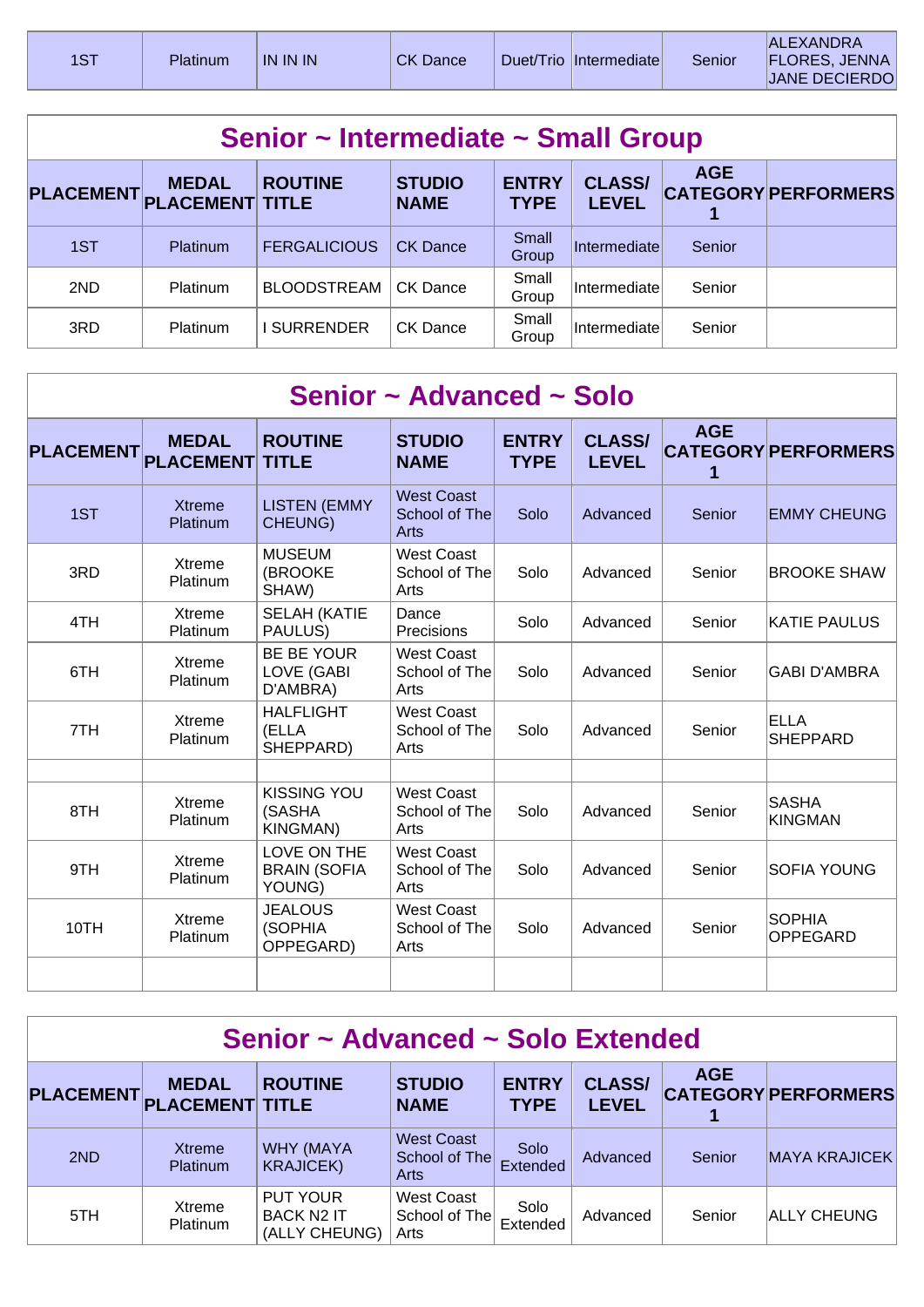| Senior ~ Advanced ~ Duet/Trio |                                        |                                                                   |                                            |                             |                               |            |                                                                          |  |  |  |
|-------------------------------|----------------------------------------|-------------------------------------------------------------------|--------------------------------------------|-----------------------------|-------------------------------|------------|--------------------------------------------------------------------------|--|--|--|
| <b>PLACEMENT</b>              | <b>MEDAL</b><br><b>PLACEMENT TITLE</b> | <b>ROUTINE</b>                                                    | <b>STUDIO</b><br><b>NAME</b>               | <b>ENTRY</b><br><b>TYPE</b> | <b>CLASS/</b><br><b>LEVEL</b> | <b>AGE</b> | <b>CATEGORY PERFORMERS</b>                                               |  |  |  |
| 1ST                           | <b>Xtreme</b><br><b>Platinum</b>       | <b>NEVER</b><br><b>DREAMED</b><br>YOU'D LEAVE IN<br><b>SUMMER</b> | <b>West Coast</b><br>School of The<br>Arts | Duet/Trio                   | Advanced                      | Senior     | <b>ALLY CHEUNG,</b><br><b>CASEY</b><br>CHEUNG, EMMY<br><b>CHEUNG</b>     |  |  |  |
| 2ND                           | Xtreme<br><b>Platinum</b>              | HYPERBALLAD                                                       | West Coast<br>School of The<br>Arts        | Duet/Trio                   | Advanced                      | Senior     | ALLY CHEUNG.<br><b>GABI D'AMBRA,</b><br><b>SOPHIA</b><br><b>OPPEGARD</b> |  |  |  |
| 3RD                           | Platinum                               | SON OF A<br>PREACHER MAN                                          | <b>West Coast</b><br>School of The<br>Arts | Duet/Trio                   | Advanced                      | Senior     | JADE JOYCE,<br>MIA ALVAREZ,<br><b>MIA PELLETIER</b>                      |  |  |  |

|                  |                                  | <b>Senior ~ Advanced ~ Small Group</b> |                                            |                             |                               |            |                            |
|------------------|----------------------------------|----------------------------------------|--------------------------------------------|-----------------------------|-------------------------------|------------|----------------------------|
| <b>PLACEMENT</b> | <b>MEDAL</b><br><b>PLACEMENT</b> | <b>ROUTINE</b><br><b>TITLE</b>         | <b>STUDIO</b><br><b>NAME</b>               | <b>ENTRY</b><br><b>TYPE</b> | <b>CLASS/</b><br><b>LEVEL</b> | <b>AGE</b> | <b>CATEGORY PERFORMERS</b> |
| 1ST              | <b>Xtreme</b><br>Platinum        | <b>CALLING YOU</b>                     | <b>West Coast</b><br>School of The<br>Arts | Small<br>Group              | Advanced                      | Senior     |                            |
| 2ND              | <b>Xtreme</b><br>Platinum        | FEEL GOOD INC                          | <b>West Coast</b><br>School of The<br>Arts | Small<br>Group              | Advanced                      | Senior     |                            |
| 2ND              | Xtreme<br>Platinum               | WISH I DIDN'T<br><b>MISS YOU</b>       | <b>West Coast</b><br>School of The<br>Arts | Small<br>Group              | Advanced                      | Senior     |                            |
| 3RD              | Xtreme<br>Platinum               | <b>SWEET DREAMS</b>                    | <b>West Coast</b><br>School of The<br>Arts | Small<br>Group              | Advanced                      | Senior     |                            |
| 4TH              | Xtreme<br>Platinum               | <b>YIKES</b>                           | Dance<br>Precisions                        | Small<br>Group              | Advanced                      | Senior     |                            |
| 5TH              | Xtreme<br>Platinum               | <b>KISS FROM A</b><br><b>ROSE</b>      | Dance<br>Precisions                        | Small<br>Group              | Advanced                      | Senior     |                            |
| 6TH              | Xtreme<br>Platinum               | <b>ISLANDS</b>                         | <b>West Coast</b><br>School of The<br>Arts | Small<br>Group              | Advanced                      | Senior     |                            |
| 7TH              | Platinum                         | <b>BUST YOUR</b><br><b>WINDOW</b>      | <b>West Coast</b><br>School of The<br>Arts | Small<br>Group              | Advanced                      | Senior     |                            |
| 8TH              | Platinum                         | <b>LADY</b><br><b>MARMALADE</b>        | <b>West Coast</b><br>School of The<br>Arts | Small<br>Group              | Advanced                      | Senior     |                            |

| Senior ~ Advanced ~ Small Group Extended |                                           |                         |                                            |                             |                               |            |                            |  |  |
|------------------------------------------|-------------------------------------------|-------------------------|--------------------------------------------|-----------------------------|-------------------------------|------------|----------------------------|--|--|
|                                          | <b>MEDAL</b><br>PLACEMENT PLACEMENT TITLE | <b>ROUTINE</b>          | <b>STUDIO</b><br><b>NAME</b>               | <b>ENTRY</b><br><b>TYPE</b> | <b>CLASS/</b><br><b>LEVEL</b> | <b>AGE</b> | <b>CATEGORY PERFORMERS</b> |  |  |
| 3RD                                      | Xtreme<br>Platinum                        | NO MORE I<br>LOVE YOU'S | <b>West Coast</b><br>School of The<br>Arts | Small<br>Group<br>Extended  | Advanced                      | Senior     |                            |  |  |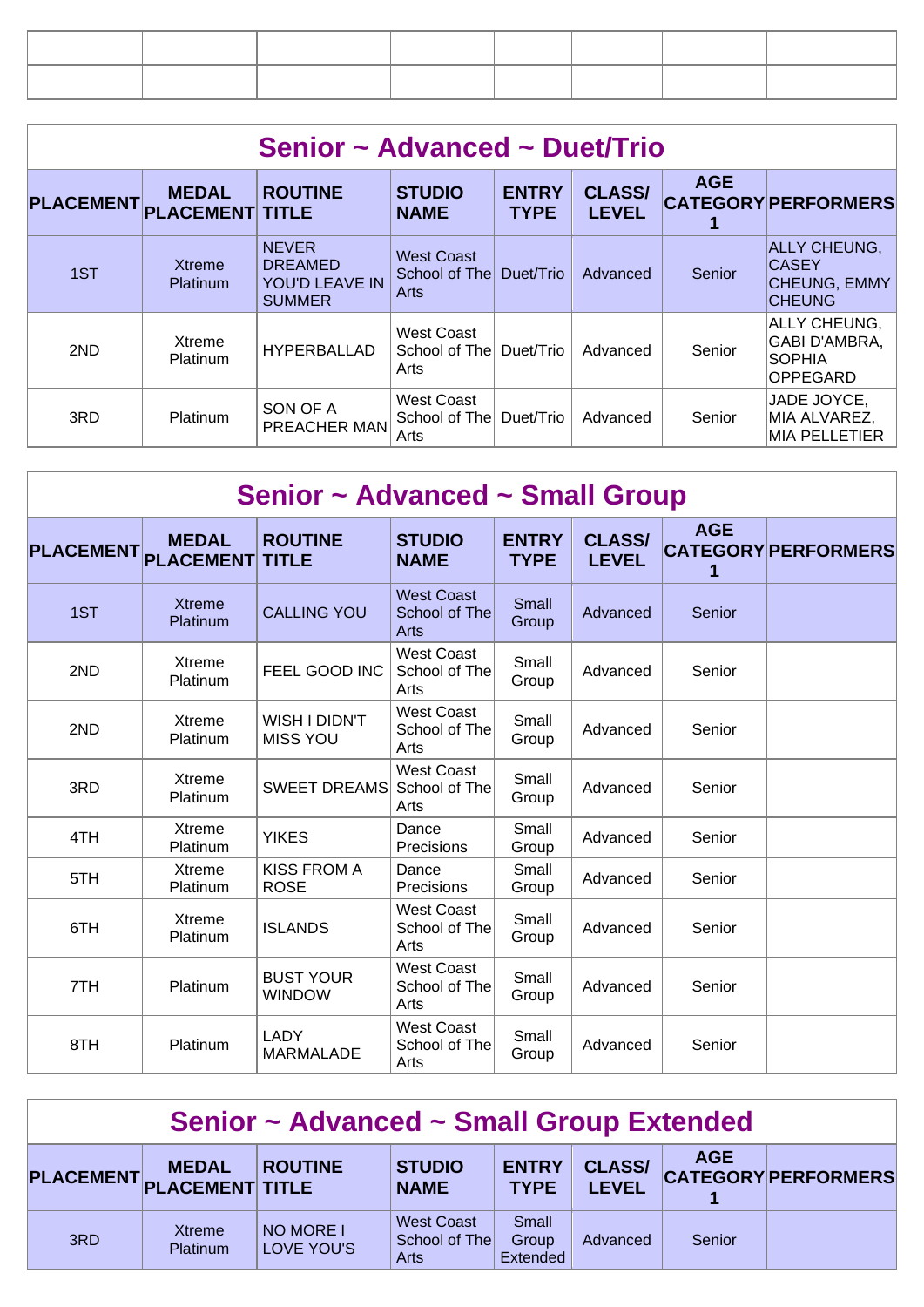|                  |                                  | Senior ~ Advanced ~ Large Group          |                                            |                             |                               |            |                            |
|------------------|----------------------------------|------------------------------------------|--------------------------------------------|-----------------------------|-------------------------------|------------|----------------------------|
| <b>PLACEMENT</b> | <b>MEDAL</b><br><b>PLACEMENT</b> | <b>ROUTINE</b><br><b>TITLE</b>           | <b>STUDIO</b><br><b>NAME</b>               | <b>ENTRY</b><br><b>TYPE</b> | <b>CLASS/</b><br><b>LEVEL</b> | <b>AGE</b> | <b>CATEGORY PERFORMERS</b> |
| 1ST              | <b>Xtreme</b><br>Platinum        | THERE WILL BE<br><b>TIME</b>             | <b>West Coast</b><br>School of The<br>Arts | Large<br>Group              | Advanced                      | Senior     |                            |
| 2ND              | Xtreme<br>Platinum               | <b>BLACK CAR</b>                         | Dance<br>Precisions                        | Large<br>Group              | Advanced                      | Senior     |                            |
| 3RD              | Xtreme<br>Platinum               | <b>FADE</b>                              | <b>West Coast</b><br>School of The<br>Arts | Large<br>Group              | Advanced                      | Senior     |                            |
| 4TH              | Xtreme<br>Platinum               | THIS BITTER<br><b>EARTH</b>              | <b>West Coast</b><br>School of The<br>Arts | Large<br>Group              | Advanced                      | Senior     |                            |
| 5TH              | Platinum                         | <b>SEXY BACK</b>                         | <b>West Coast</b><br>School of The<br>Arts | Large<br>Group              | Advanced                      | Senior     |                            |
| 6TH              | Platinum                         | <b>WHAT WEIGHS</b><br><b>ME DOWN</b>     | <b>West Coast</b><br>School of The<br>Arts | Large<br>Group              | Advanced                      | Senior     |                            |
| 7TH              | Platinum                         | <b>CAN'T SLEEP</b><br><b>WITHOUT YOU</b> | Dance<br>Precisions                        | Large<br>Group              | Advanced                      | Senior     |                            |
| 8TH              | Platinum                         | <b>OUR LOVE</b><br><b>COMES BACK</b>     | Dance<br><b>Precisions</b>                 | Large<br>Group              | Advanced                      | Senior     |                            |